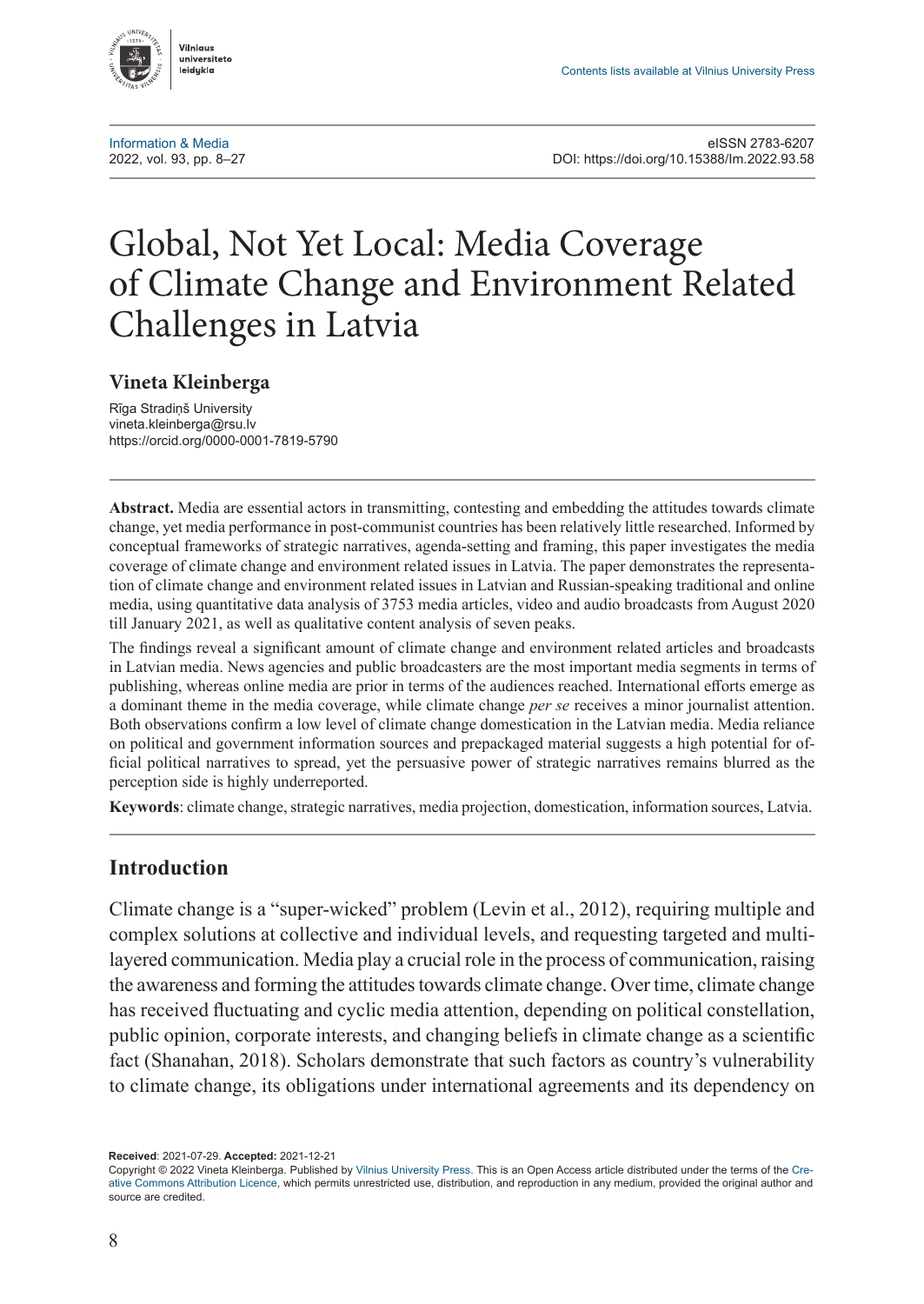fossil fuels contribute to increased media attention (Schmidt et al., 2013). Nevertheless, post-communist coutries do not fully comply with such an observation. Studies show that media attention to climate change, e.g., in Poland (Kundzewicz et al., 2019) and Russia (Schmidt et al., 2013), is low notwithstanding their obligations under international treaties and dependency on fossil fuels. Few studies reveal that climate change *per se* has not attracted the media attention in the region, even if journalists report about issues that are related to climate change, e.g., the phasing-out of coal in the Czech Republic (Lehotský et al., 2019; Osička et al., 2020). It suggests that climate change may not yet be a recognized problem in the post-communist media space, thus mirroring the low salience of climate change and environmental issues in former communist states in general (Chaisty & Whitefield, 2015; McCright et al., 2015).

The aim of this study is to advance knowledge on climate change media representation in post-communist space, exploring the media coverage of climate change and environment related challenges in Latvia. Despite the mentioned cases, the sholarship on media representation of climate change in Central and East European region, including the former Soviet Union countries, is scarce. A comparative study on the coverage of the Conference of the Parties summit in Paris in 2015 in six countries – France, Germany, Poland, Spain, the United Kingdom and the United States of America (US) – demonstrates that the summit has received the least visibility in the Polish media (Painter et al. 2016). The media coverage of the 2013/2014 Assessment Reports of the Intergovernmental Panel on Climate Change has also been found the least extensive in Poland (Kundzewicz et al., 2019). Studies on Russia show that climate-related natural hazards foster media attention, yet altogether climate change receives low and superficial coverage in the Russian newspapers (Boussalis et al. 2016; Yagodin 2018). Particular challenges such as phasing-out of coal receive high media attention in coal-intensive countries such as Poland and the Czech Republic, yet media hardly ever associate the issue with climate change (Lehotský et al. 2019; Osička et al. 2020). Instead, media echo political preferences and focus on economic side-effects of phasing-out coal in Poland (Osička et al., 2020; Žuk & Szulecki, 2020), or completely miss climate change in the Czech Republic while reporting about economic implications of termination of coal production on private companies and local employment, and rarely touching upon environmental pollution (Lehotský et al. 2019; Osička et al. 2020). Emphasis on the domestic in depiction of climate change related issues resembles the media practice of "introverted domestication" (Olausson, 2014) missing the connection between domestic and global aspects. However, it has been found as the least dominant practice in the Lithuanian media (Rabitz et al., 2020). Instead, the Lithuanian media show a strong committment towards internationalisation of climate change related topics, with majority of articles either depicting climate change as globally and locally interconnected phenomenon ("extroverted domestication") or offering a completely global perspective of climate change ("counter-domestication") (Ibid.).

This paper contributes to understanding of the performance of media in climate change communication in the region, investigating the media coverage of climate change in Latvia. Latvia restored its independence from the Soviet Union in 1991, and since then has aspired to be part of the Western political, economic and cultural space, naming the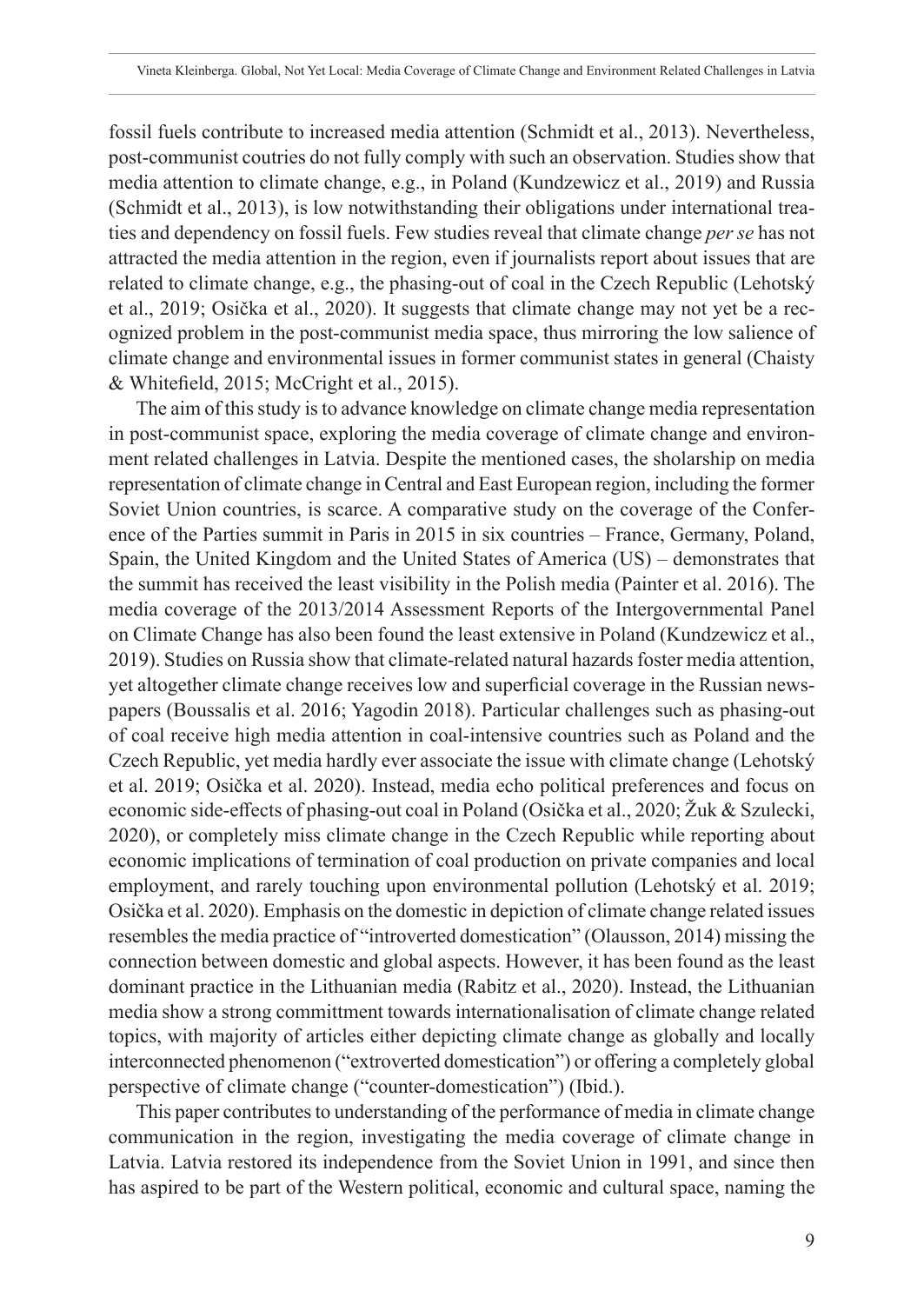process as its "return to Europe" and culminating in Latvia's accession to the European Union (EU) in 2004. Political and economic reforms have been carried out to ensure Latvia's compliance with the EU norms and legislation, and to facilitate the convergence with the living standards of prosperous EU countries. Climate change, however, has not achieved a similar level of attention at political level. For years, Latvia has been named a hesitant nation when climate-related policies at the EU level have been discussed (Ruse, 2013), on its part confirming the "post-communist effect" (Chaisty & Whitefield, 2015), which manifests itself in the lack of environmental awareness both in the the political party programs and the ideological orientation of the people (Ibid.). Only recently the political elite has embraced the commitment to increase Latvia's ambitions in climate policy, with the Prime Minister of Latvia stating that Latvia should change from a country "that reluctantly accepts the decisions by other countries, to a country that is one of the main promoters of the climate policy in the EU" (Cabinet of Ministers, 2019). Rhetoric has resulted in augmented national targets for implementation of the European Green Deal, aiming to reduce Latvia's greenhouse gas (GHG) emissions by 65% till 2030 (Ministry of Economics, 2020) and achieve carbon neutrality by 2050. Yet the attitude of Latvian society towards climate change is ambiguous. Recent survey demonstrates that 83% of the Latvian population considers climate change as a serious problem globally, half of the population (53%) considers it as a serious problem for Latvia, and only 27% of the population considers it as a serious problem for themselves and their families (Rīga Stradiņš University [RSU], 2021). It points to significant variations in societal perceptions, when geographical proximity of climate change is considered.

As media are important agents in formation of perceptions, transmiting, transforming and contesting the information on climate change, this paper aims to discover how media address climate change in Latvia, given a recent turn in political narrative in particular, and the European Green Deal and global ambitions with regard to the Paris Agreement more generally. Informed by conceptual frameworks of strategic narratives, agenda-setting and framing this paper focuses on the quantitative and qualitative aspects of climate change coverage in Latvia, aiming to answer several questions. How many news items are devoted to climate change in the Latvian media? Which media segments and particular media cover the issue? What thematic frames and information sources are used in climate change-related media coverage?

The paper is structured as follows. The first part describes the theoretical framework of the study, revealing the role of media as agents in the process of strategic narrative formation and projection. In the second part, methods of data selection and analysis are described. The third part demonstrates the findings of the study, concluding that the climate change related coverage in Latvia, though relatively high in numbers, is homogenous and lacks analytical perspective. Climate change *per se* hardly emerges as an issue and is mostly framed through the lens of international efforts and environmental protection, creating a deterritorialized and geopolitically disconnected discursive environment on climate change.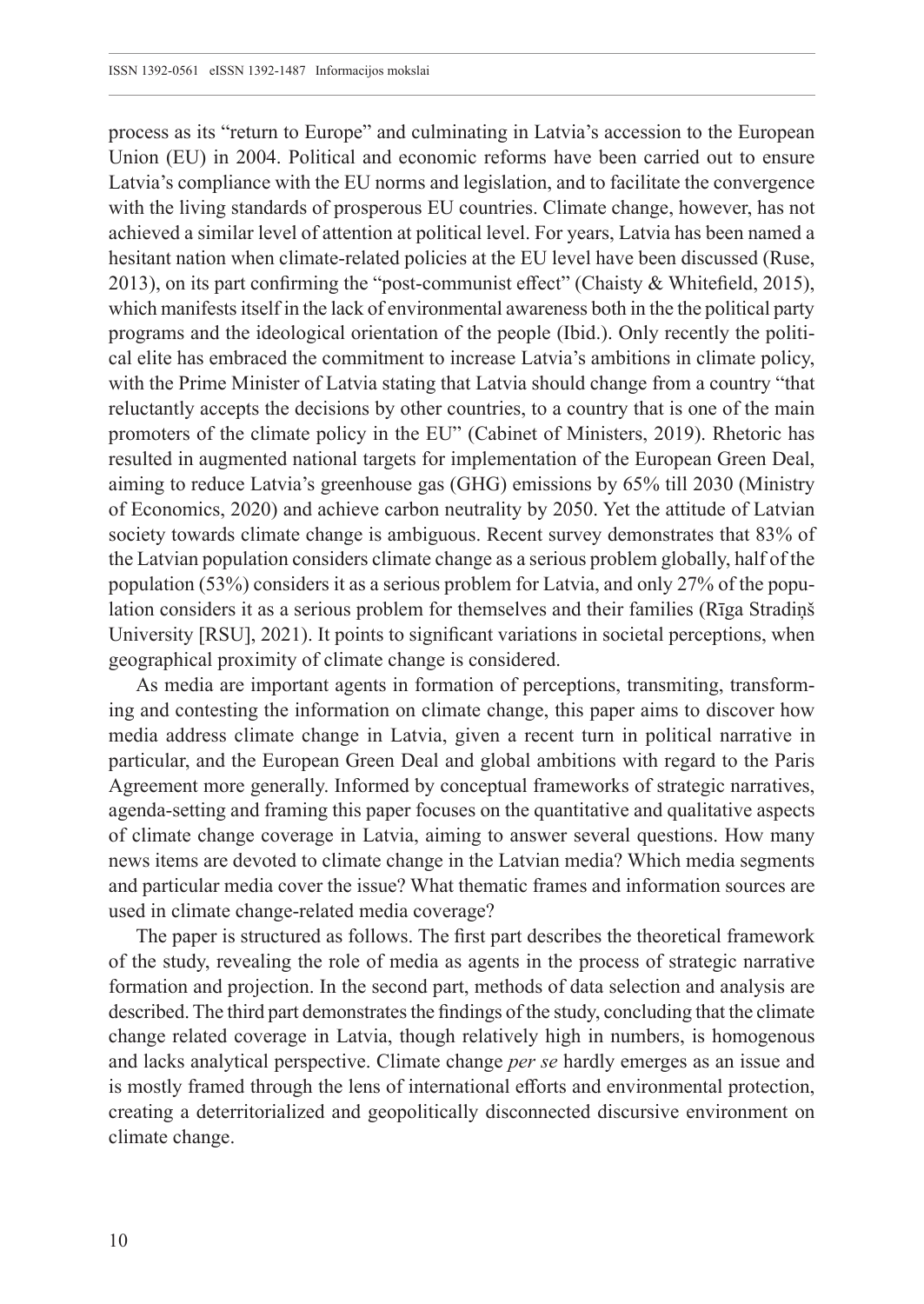#### **Theoretical framework**

In contemporary world, soft power rather than hard power determines country's appeal in international relations. The founders of the strategic narrative theoretical framework (Miskimmon et al., 2013) demonstrate that strategic narratives have become increasingly important in power relations, and it is through strategic narratives that the actors define the world and provide meaning to it. Media are important agents in spreading of strategic narratives. As Miskimmon et al. (2013) maintain, "without attention to the media ecology in which this communication takes place we are missing a crucial component of the process itself" (p. 10). The persuasive power of strategic narrative depends on the alignment between the formation, projection and reception phases of the narrative (Miskimmon et al., 2013; Miskimmon, & O'Loughlin, 2017), therefore in the research of strategic narratives adequate attention should be paid not only to construction of strategic narratives at official political level, but also projection and contestation of them in media ecology, as well as perception of narratives by different audiences, be they domestic or international ones.

In democratic societies, media are not passive intermediaries. The theory of agendasetting (McCombs, 2005; McCombs & Shaw, 1972) prescribes that media consciously select the issues, which to present to the public, and with this foster formation of public consensus. Instead of "telling people what to think", media are "telling what to think about" (Cohen, 1963, as cited in Dearing & Rogers, 1996). As agenda-setters media thus are important actors in political process, providing salience to certain issues, while undermining others. Yet media not only select issues to report about; they also frame them in a certain way, "selecting and highlighting some facets of events or issues, and making connections among them so as to promote a particular interpretation, evaluation, and/or solution" (Entman, 2003, p. 417). It suggests that the media are not only important actors in the fact that they decide to report on climate change, but also in the way they do it. In other words, "media not only tell us what to think about [...], but media also tell us how to think" (Ghanem et al., 2009, p. 517). Not all aspects of official political narrative "earn acceptance" in the media representation (Entman, 2003, p. 421). On the contrary, in democratic societies media act as professional gatekeepers, contesting the political endeavours, asking for accountability and highlighting alternative positions.

Yet framing is used not only to contest the political efforts. Frames are considered as "invaluable tools for presenting relatively complex issues […] efficiently and in a way that makes them accessible to lay audiences because they play to existing cognitive schemas" (Scheufele & Tewksbury, 2007, p.12). In other words, journalists use their knowledge on the audiences' beliefs, values and political and socio-economic contexts to report about complex problems. Climate change is such a multi-faceted challenge, which involves contestation not only about the phenomenon itself but also about action, which should be taken to address it. The role of media is crucial in depicting and interpreting uncertainties surrounding climate change, such as the global warming trend, the anthropogenic factor in climate change, and the timing, scope and impact of climate change (Painter, 2018).

Depiction of climate change thus depends largely on the journalists' interpretation of it. A study has found that "there is a small group of prolific writers, mostly working for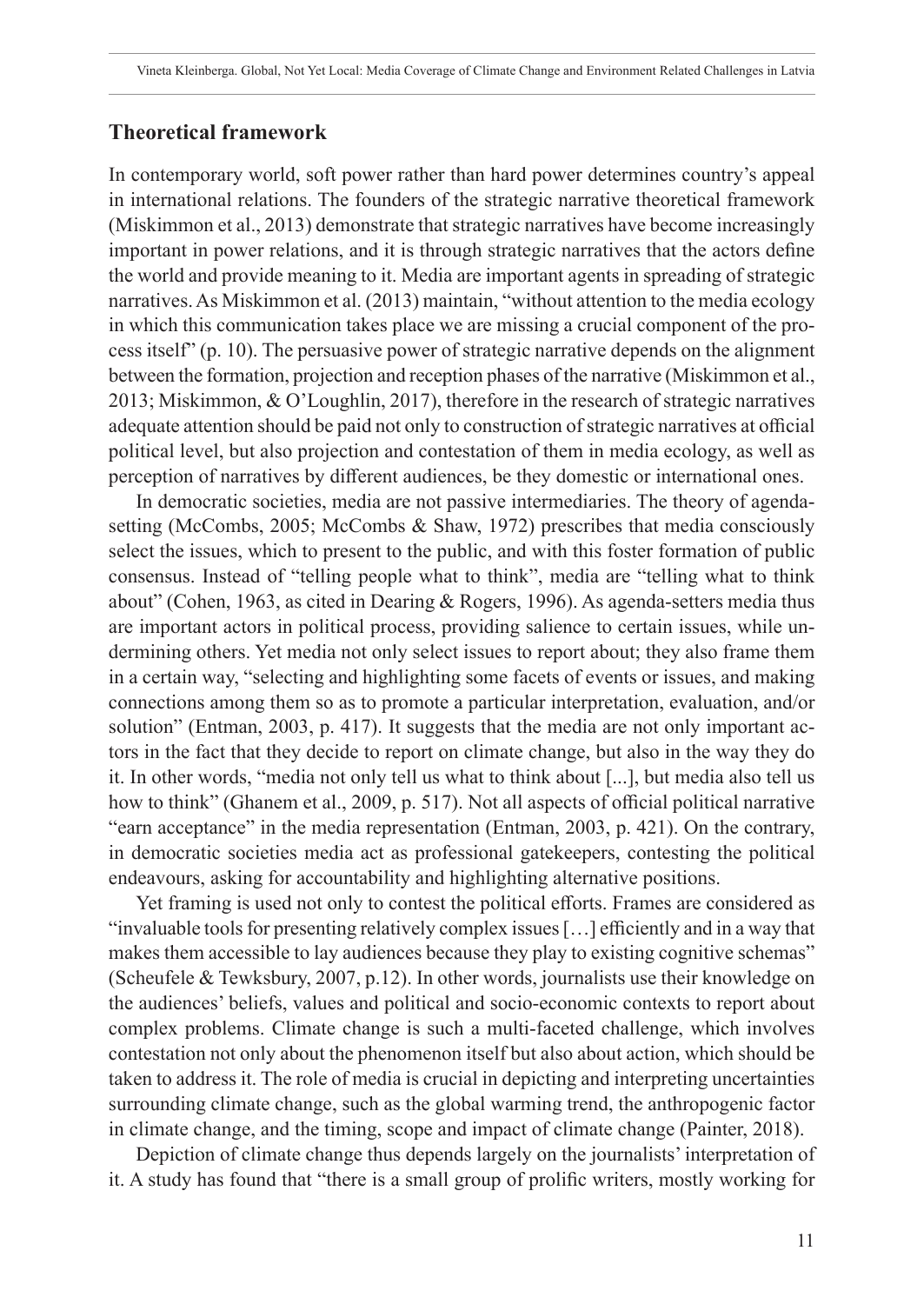the science section, which contributes a large share of climate coverage" (Brüggemann & Engesser, 2014, p. 418); yet, in most cases, "the traditional professional journalist still seems to dominate climate journalism" (Ibid., p. 408). As such, journalists are not experts of climate science; therefore, their depiction of climate change is influenced by the information sources they use. Anderson (2018) demonstrates that up to the mid-1980s the scientists were the main news sources for journalists on climate issues, yet from the late 1980s the news has been increasingly influenced by politicians. Official governmental sources have had a privileged access to media because of "their authoritative position" and the resources they can devote to public relations (Ibid., p. 470), and the trend has not been reversed with the rise of digital and social media. On the contrary, the role of prepackaged information, such as official press releases, has accelerated, finding their way in the news via internet and the news agencies. The prevalence of political information sources in media representation has far-reaching implications. Exploring the cases of Germany, Poland and the Czech Republic, Osička et al. (2020) have concluded that media by and large act as platforms for voicing the perspectives of countries' decision makers and energy policy stakeholders. By this, media activate the dominant discourses and prevent alternative options from emerging, thus enabling certain policy options, while constraining others (Ibid., pp. 24-25).

The policy of editors and proprietors, as well as financial and human resources the media can devote to a particular issue, are also important factors, influencing the quality of climate change coverage. Boykoff et al. (2015) point to a regional assymetry and a critical information gap, oberving a relatively low reporting on climate change in the regions of South America, the Middle East and Africa. Low coverage in these regions tends to go together with reproducing the news from the Western news agencies or media releases without any local context (Anderson 2018, p. 473). However, the media effect of agenda-setting is higer if media report about issues that are relevant to to the audiences. If individuals perceive the issue as irrelevant then their "need for orientation" is low; as a result, they pay little or new attention to the news (Valenzuela & McCombs 2019). Arguably, domestication of climate change related issues offers a way to increase the salience of climate change in society. Perceptions of climate change as distant in space, time and social affiliation have been shown as crucial in people's behaviour (McDonald, 2018). Alongside the news value itself, Berglez & Lidskog (2019) point to geographical and cultural proximity and domestication, such as country's interests, knowledge, values, experience, as essential factors, determining which events and how are being reported. Addressing distance in climate change reporting Olausson (2014) distinguishes three discursive modes of domestication: (1) introverted domestication; (2) extroverted domestication; and (3) counter-domestication. Whereas the introverted domestication focuses on the prevalence of the domestic over the global, and discursively constructs "geopolitical disconnectivity" (Ibid., p. 716), the extroverted domestication looks for interconnections between the global and the domestic, thus fostering "geopolitical interconnectivity" (Ibid, p. 720). On the contrary, the counter-domestication ignores the domestic dimension, focusing instead on the global, thus discursively creating "geopolitical deterritorialization" (Ibid, p. 722). A study on Lithuania has found that media provide a globalized perspective in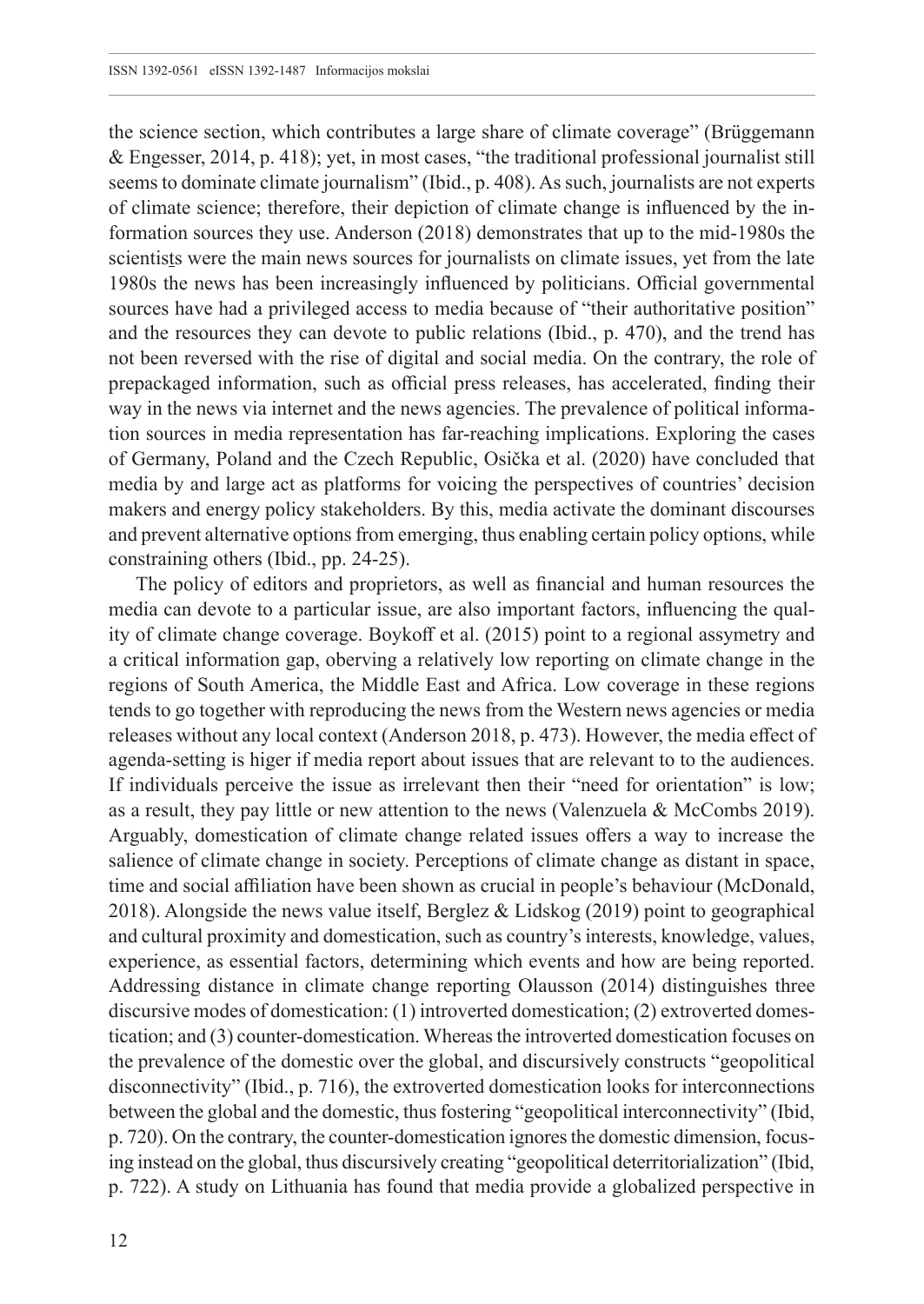climate change representation with half of the examined articles making interconnections between the domestic and the international causes and consequences of climate change ("extroverted domestication"), and one third of the articles emphasizing solely the global dimension ("counter-domestication") (Rabitz et al., 2020). A research on Swedish media demonstrates that the media discourse is more domesticated: in reporting about wildfires in Australia, the Mediterranean region and the US media mention climate change only in one tenth of the articles, thus in majority of cases choosing not to associate the wildfires with climate change (Berglez & Lidskog 2019). Scholars refer to Sweden's long-standing political and societal consensus on climate change, which underlies the media treatment of climate change related issues as an internal affair rather than a problem, which is faced by all humanity (Ibid.). On the contrary, a study on the media representation on phasingout coal in the Czech Republic (Lehotský et al. 2019) suggests that climate change might be domesticated, yet not as a result of long-term domestic awareness on climate change. Rather, it is an effect of economy, employment and company-centered media perspective, as a result of which coal mining is separated from coal combustion and its impacts on environment (Ibid.). The cases of Sweden and the Czech Republic thus suggest that Olausson's (2014) "geopolitical disconnectivity" may result both from high and low resonance in media space on climate change.

To sum up, media are important agents in transmitting, explaining and contesting the strategic narratives. Their role as agenda-setters involves both the decision to report about the issue and the way how to do it. By choosing the information sources and framing, media can either align with the official political narrative, or contest it. To increase the salience of the issue frames, relevant to the audiences, are particularly important, and domestication, properly interlinked with the global dimension, may provide means to make climate change relevant to the audiences. At the same time, domestication of climate change may result in "geopolitical disconnectivity" if the effects of and the solutions to climate change are disentangled from their global context.

# **Methodology**

The data-set of this study consists of articles and broadcasts (further in text – units), which have been published in the print and the online media, the television and the radio stations, and the state and the local government information channels of Latvia, containing such keywords in Latvian and Russian languages as "climate change", "global warming" and "environment". Whereas "climate change" and "global warming" are common phrases, attributed to changing weather conditions, "environment" is frequently used in public discourse to demonstrate the causes and the effects of climate change, and environmental issues have been found as closely linked to climate reporting in the region (Rabitz et al., 2020; Lyytimäki & Tapio, 2009). To account for units, which report about the impact of climate change on environment and its consequences (e.g., pollution of environment, environmental catastrophes), yet do not mention climate change or global warming, this study includes in the analysis the units, containing the keyword "environment" in adequate contexts.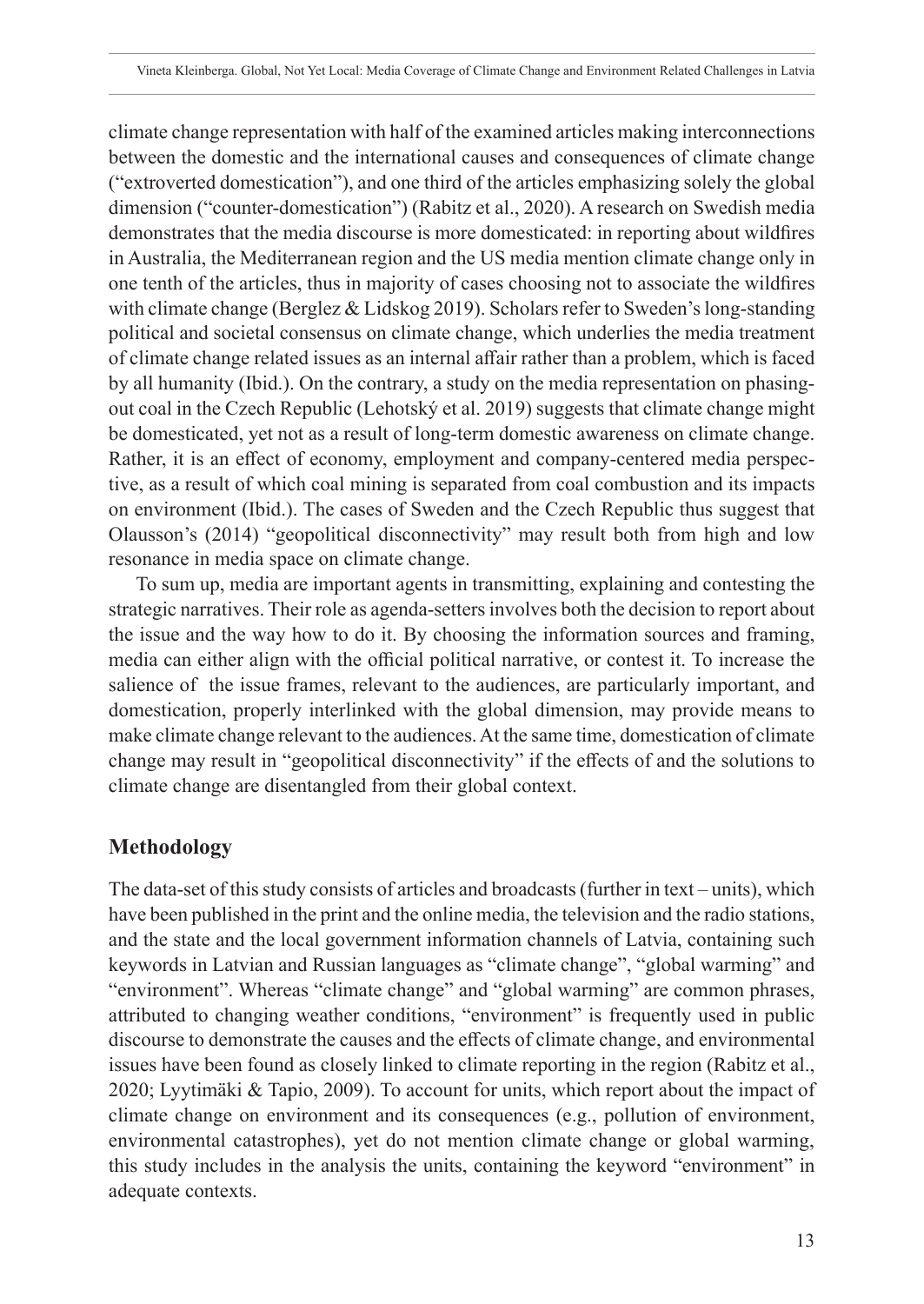A list of the monitored media incorporates 710 media outlets, and it covers nearly all media, published in Latvia both in Latvian and Russian languages.1 The list includes national newspapers and magazines, regional newspapers, public and commercial television and radio channels, news agencies as well as online media, which consists of general and sectoral news portals, e-news portals of national and regional newspapers and magazines and lifestyle and advisory portals. In addition, government and municipalities' information channels, such as websites, and municipalities' information leaflets are included in the sample.

The appearance of keywords in media coverage was monitored in the period from August 1, 2020, till January 31, 2021. Such a period was chosen to monitor the media coverage of climate change before and after the United Nations (UN) Climate Change Conference (COP26) in Glasgow, which was planned to take place on November 2020, yet due to the COVID-19 pandemic was postponed till 2021. Despite it, the deadline for signatories of the Paris Agreement to submit enhanced nationally determined contributions to reduce their GHG emissions remained at the end of 2020, which makes the chosen time period valid for analysing the media coverage of the climate change discussion.

The units have been selected by an information search and analysis tool Station [\(station.lv](station.lv)). The selected units have been verified manually to exclude units, where the keywords have been used in unrelated contexts. The units have been analysed following two parameters: publicity and the audience reached. Publicity refers to number of articles published, whereas the audience reached means the sum of average audiences of particular media. In the case of printed media, it is an average audience of a particular newspaper or magazine; in the case of radio and television it is an average audience of a concrete time-slot of a particular channel; in the case of online media, it is an average number of real users per day for a particular media, which has been calculated on a monthly basis.

| Date       | <b>Number of units</b> | Audience reached (million contacts) |
|------------|------------------------|-------------------------------------|
| 29.12.2020 | 78                     | 2.19                                |
| 28.12.2020 | 76                     | 2.78                                |
| 15.09.2020 | 68                     | 3.33                                |
| 21.01.2021 | 61                     | 2.46                                |
| 25.01.2021 | 59                     | 2.09                                |
| 07.10.2020 | 58                     | 3.09                                |
| 23.09.2020 | 51                     | 2.49                                |

Table 1. **Selected peaks for media analysis.**

<sup>&</sup>lt;sup>1</sup> Latvia is a multi-ethnic society with 25% of ethnic Russians in Latvia, part of whom still have the status of non-citizens or do not use Latvian as the language of inter-ethnic communication. To reach the Russian-speaking part of the population the biggest news portals (e.g., Delfi, Tvnet) produce their content both in Latvian and in Russian. Public television and radio have separate channels in Russian. As well, media information sources exist directed exclusively towards the Russian-speaking audiences (e.g., Сегодня, МК-Латвия).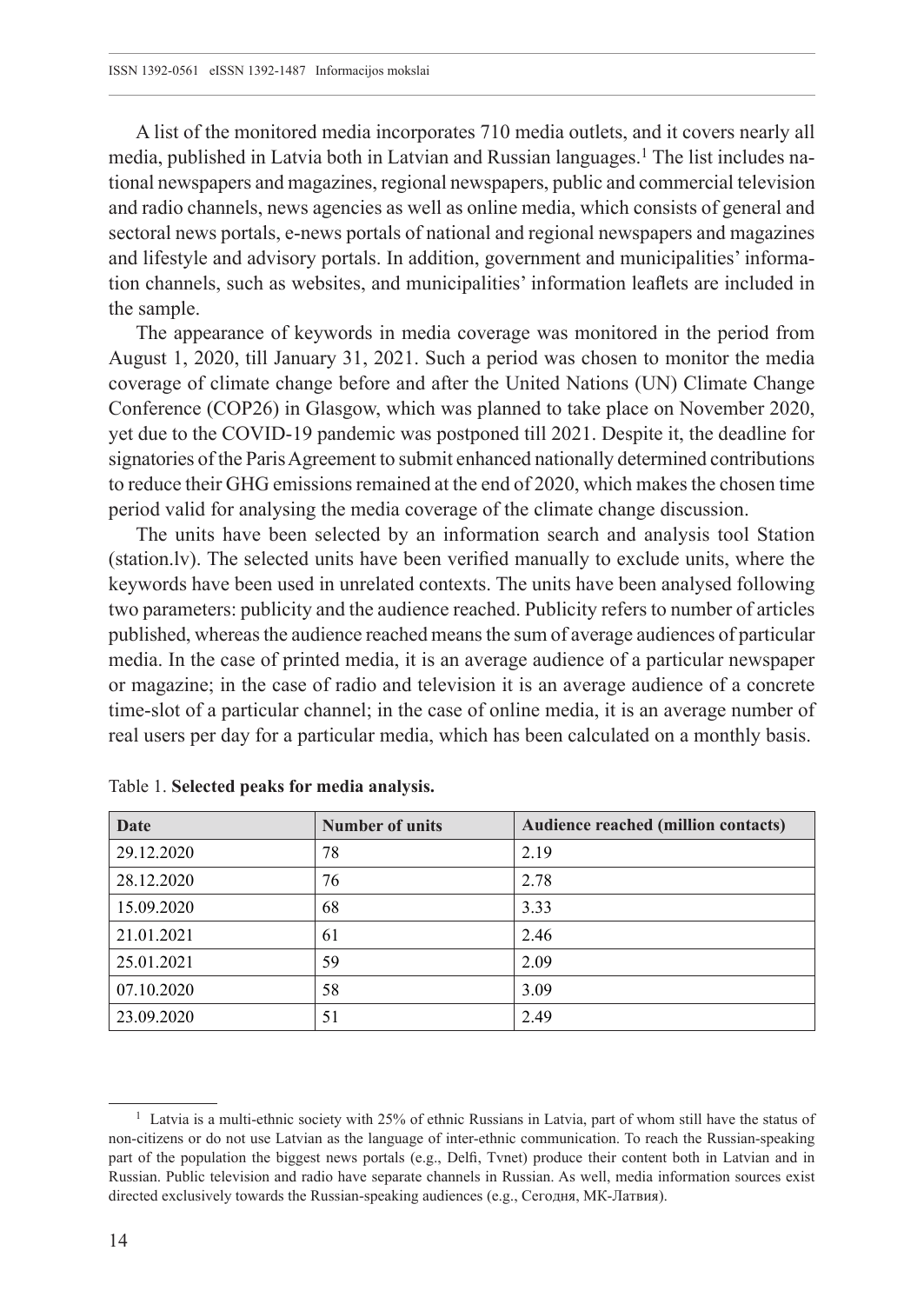A quantitative data analysis has been carried out to determine a share of climate change related articles by months, languages (Latvian and Russian), dates, media segments and top media. To analyse the thematic framework of climate change related units, seven peaks have been selected following two criteria: they have the highest number of published units per day and they reach the biggest audiences. Only the peaks, where both criteria are present are included in the selection (Table 1).

For analysis of themes and framing in the peaks qualitative content analysis has been applied. The units have been analysed manually, following a codebook, which consists of eight categories: media, language, topic, number of republished units, thematic framing, information sources, centrality of climate change, and attribution of news to Latvia. The results of the coding have been summarised under six themes, observed in the peaks, i.e., pollution of environment, international efforts, domestic policy, involvement of society, sustainable entrepreneurship and climate change *per se.* The content of each unit has been evaluated following twelve frames (in alphabetical order): COVID-19, Climate, Economy, Education, Energy, Environment, International efforts, Normative issues, Politics, Research and innovation, Security, Society. Frames have been devised deductively, based on a pilot study of 80 units, which had been collected during the first week of the monitoring in August 2020, and complemented during the study.

#### **Results**

#### *Media coverage*

Altogether in the observed period 3753 articles and broadcasts containing the keywords, in Latvian and Russian were published. The biggest number of units was published in September (798), followed by October (732), December (716) and January (647). Relatively less attention to climate change and environment related issues was paid in November (532) and August (328).

Majority of units were published in Latvian (3197 units, 85%), whereas almost six times smaller number of units was published in Russian (556 units, 15%). In terms of the audience reached, the share of the news in Latvian is even higher: they reached 89.5% of the audience, while the news in Russian reached 10.5% of the audience.

As to the media segments, online media published almost half of the units (1827; 49%), followed by news agencies (663; 18%) and radio (566; 15%) (Figure 1). The remaining shares were published by regional newspapers (220; 6%), television (192; 5%), national newspapers (175; 5%) and magazines (110; 3%). In terms of the audience reached, it is also online media that reach the largest audience, and the share of them is significantly higher (78%) than in the case of published units. Other media segments reach considerably smaller audiences, i.e. radio –  $8\%$ , television – 5.5%, national newspapers – 5%, regional newspapers – 1.7%. News agencies, which publish almost one fifth of the climate-related units, reach the audience of only 0.5%.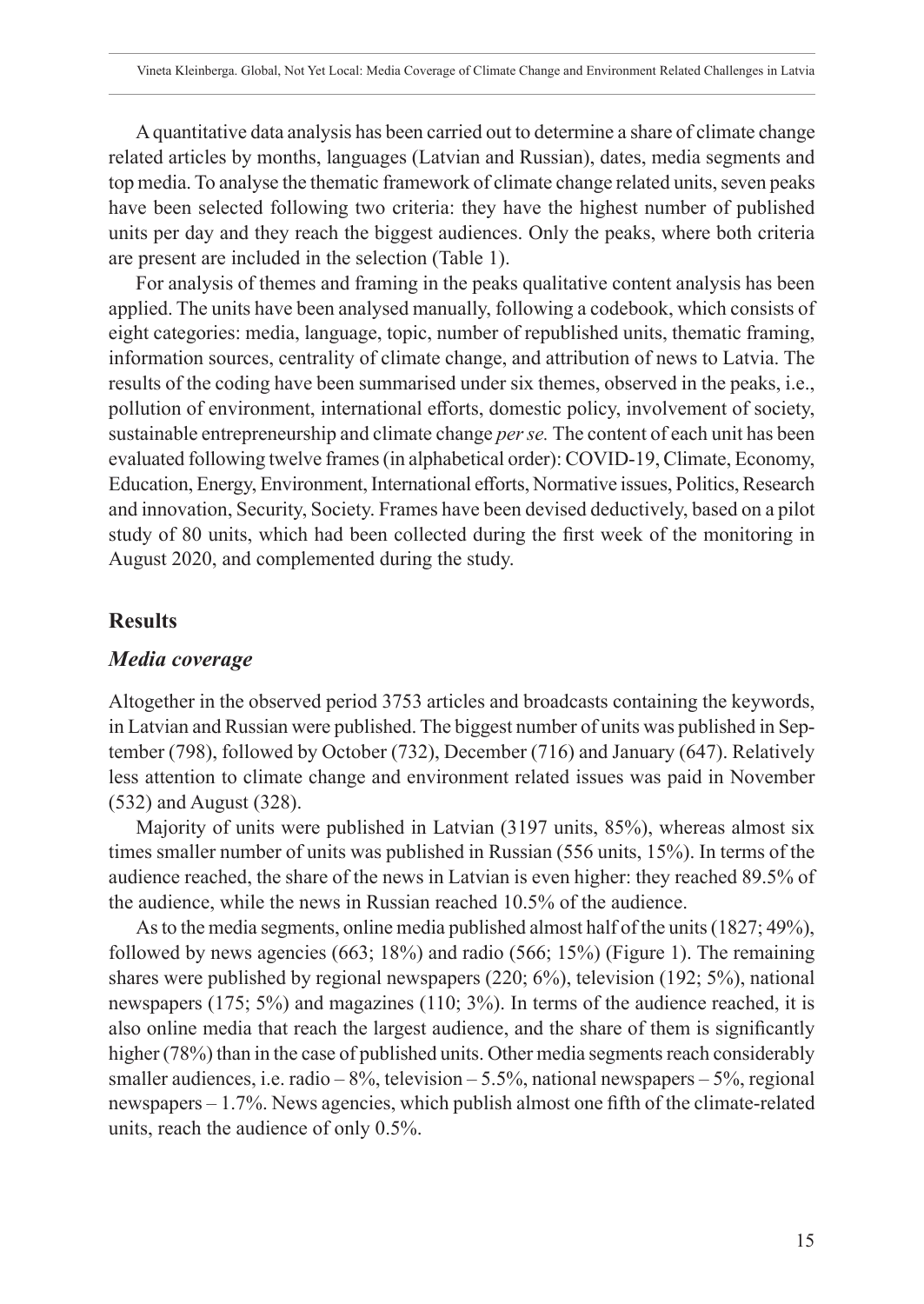

Audience reached



Figure 1. **Coverage of climate change and environment related issues by media segments (in %)**

Ten the most salient media in Latvia regarding the publishement of climate change and environment related units are as follows: the national news agency LETA and its branches (LETA Business portal<nozare.lv> and LETA Press Releases) take the first three places (578) (Figure 2). It is followed by the Latvian public radio Latvijas Radio 1 (*Radio Latvia 1, LVR1*) (175 units) and the online news portals Tynet.ly (124 units), Lsm.ly (120 units), <bb.lv>(119 units) and <Delfi.lv> (103 units). <Lsm.lv> represents the Latvian Public broadcasting, whereas <Delfi.lv> and <Tvnet.lv> are two the most popular e-news portals in Latvia (Gemius Audience 2021). An online news portal<bb.lv> (Baltijas Balss, *Baltic Voice*) is the most popular e-news portal in Latvia, oriented towards Russian-speaking audiences. However, its provided content is ambiguous, as its former versions (Segodnya, Vesti Segodnya) have been criticised for spreading the Russian propaganda (Sprinģe 2017). The list is concluded by the Latvian public television Latvijas Televīzija 1 (*Latvian Television*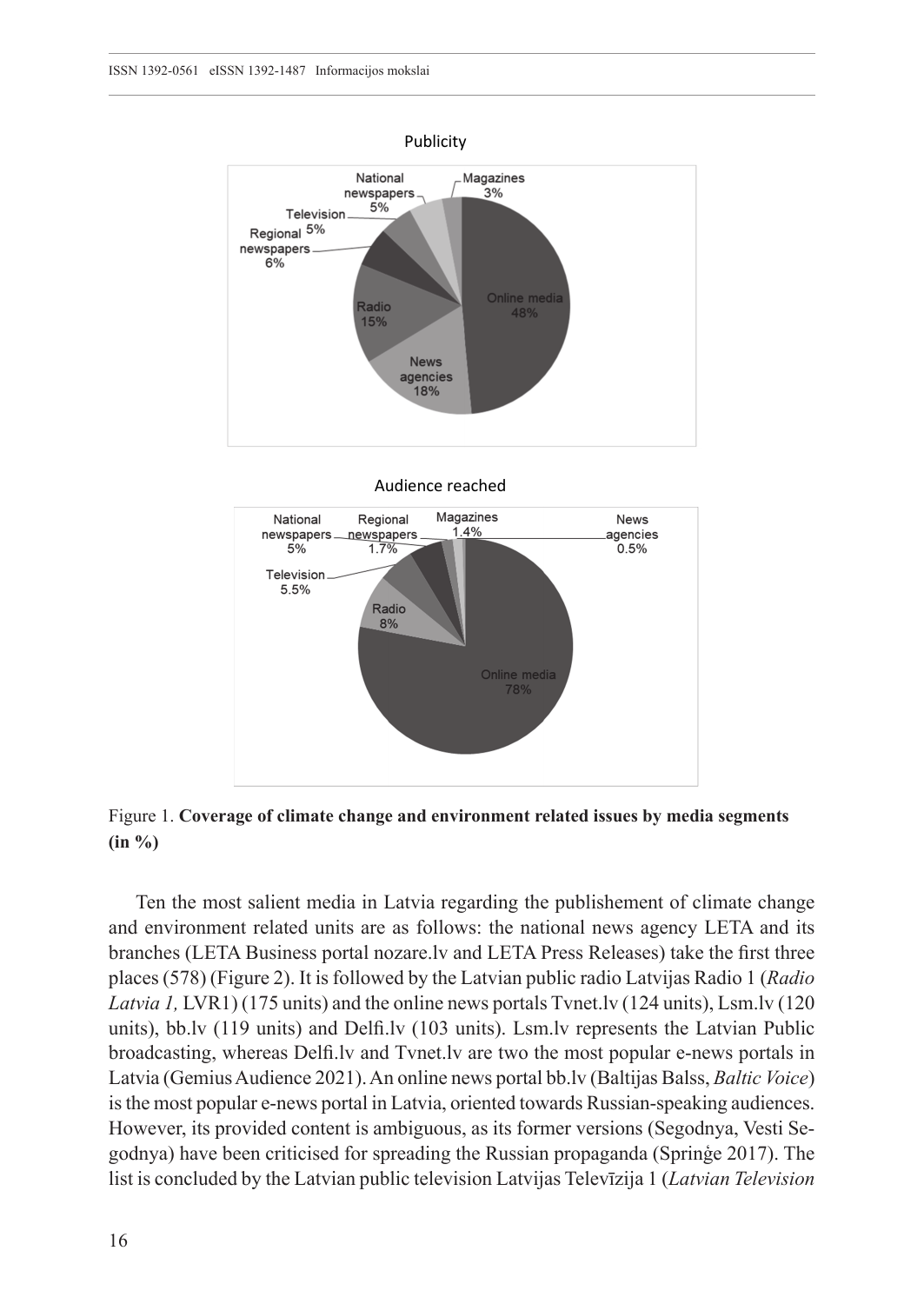*1,* LTV1) (98 units) and the online news portal of the official publisher of the Republic of Latvia "Latvijas Vēstnesis" (*Latvian Herald*) <Lv.portals.lv>(90 units).



Figure 2. **TOP 10 media in coverage of climate change and environment related issues by publicity (number of units)**



Figure 3. **TOP 10 media in coverage of climate change and environment related issues by the reached audience (million contacts)**

Regarding the audience reached by the climate change and environment related news, the list of ten most visible media is different (Figure 3). The news in the most popular online news portals in Latvia – <Delfi.lv> and<Tvnet.lv>– reach substantially bigger audiences than the news in other media (30.11 million and 25.82 million contacts respectively). They are followed by the online portal of the public broadcaster <Lsm.lv> (11.41 million contacts). Similar audiences are shared by online portals of the national newspapers <Kasjauns.lv> (7.6 million contacts) and<La.lv> (7.3 million contacts), online news portal [Apollo.tvnet.](Apollo.tvnet.lv)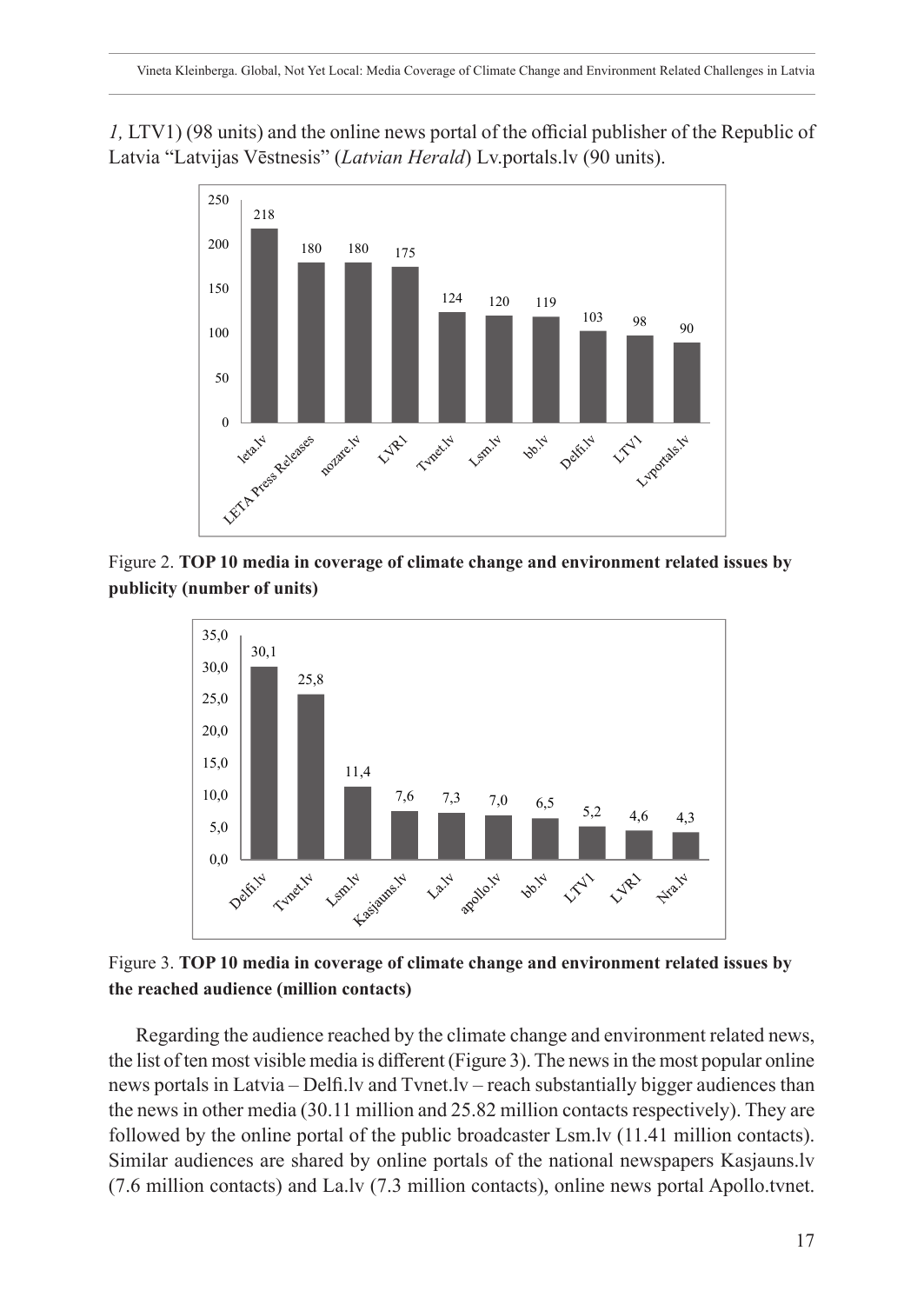[lv](Apollo.tvnet.lv) (6.96 million contacts) and <bb.lv>(6.47 million contacts). At the end of the list is LTV1 (5.21 million contacts) and LVR1 (4.57 million contacts), followed by an online news portal of a national newspaper<Nra.lv>(4.28 million contacts).

Overall, quantitative analysis demonstrates that there is a significant number of units, covering climate change and environment related issues in the Latvian media: on average, the Latvian media publish 20 units per day. The biggest number of units is published in Latvian, and the Latvian-speaking media reach also the majority of the audiences. The online media publish half of the units and reach two thirds of the audiences. The second biggest publisher – the news agencies - publishes one fifth of the units but reaches only 0.5% of the audiences. Radio publishes three times more units than television and national newspapers yet reach only few percent higher audiences. Regional newspapers though publish little more units than national newspapers, have three times smaller audiences. Magazines publish the least number of units and reach the audiences similar to regional newspapers. The most salient media in terms of publishing the climate change and environment related news is the news agency LETA, public broadcasters and the biggest online news portals, whereas in terms of the audiences reached the biggest online news portals, the internet versions of national newspapers and public broadcasters are the most important players. In the Russian language, the e-news portal<bb.lv> dominates the field.

#### *Thematic framework*

Six themes dominate the contents of the articles and broadcasts in the selected peaks with various level of attention devoted to climate change. The highest attention of journalists in the peaks has been paid to issues, which are purely environmental, such as *pollution of environment*. The leak of oil at the Butinge oil terminal in Lithuania into the Baltic Sea, potentially reaching the territory of Latvia (97 units) has been the most widely reported topic, complemented by pollution of Latvia's river Jugla (21 units), raids of the State Environmental Service in industrial zones to control adherence to environmental norms (6 units) and an amount of textile waste in Latvia (4 units). Environmental protection dominates the framing, alongside security in the case of oil leak at Butinge terminal. An aspect of politics is invoked, looking for the guilty ones and political responsibility. Climate change, directly or indirectly, does not figure as a topic in these units. Content-wise, in the case of the oil leak at the Butinge oil terminal or pollution of Latvia's river Jugla it is justifiable, yet the news on the raids of the State Environmental Service or the textile waste in Latvia might have added a climate change related dimension.

The second most popular theme, and the major one regarding climate change, is *international efforts* to address climate change. In this bloc, climate change is a major or secondary topic. Part of the coverage is devoted to the EU ambitions to be a leader in the world in climate change adaptation and the set GHG emission targets (32 units). Another part is tied to the US involvement in the implementation of the Paris Agreement, and most notably – the controversy between Donald Trump and Joe Biden (47 units). Journalists report widely on the first day in office of Biden, revoking of Trump's orders and rejoining the Paris agreement, and touch upon the EU and US cooperation in addressing climate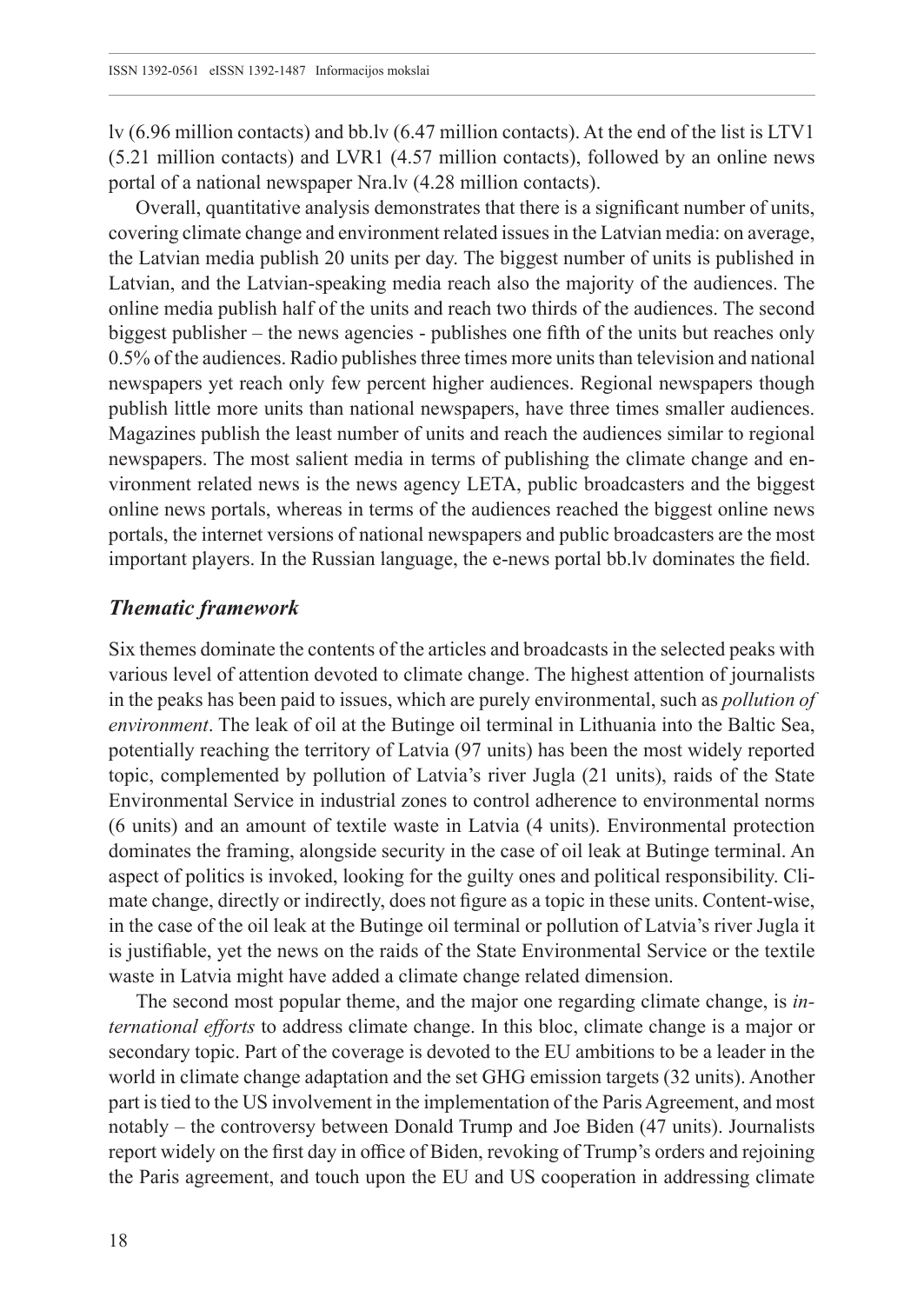change. International cooperation, politics and normative issues, such as the EU and US moral responsibility to lead on climate issues, underlie the framing of these articles and brodcasts. However, Latvia is rarely revealed as being part of international efforts, though the performance of Latvia's highest-level officials attracts journalist attention, e.g., the speech of the President of Latvia at the UN General Assembly was widely covered (22 units). Climate issues in his speech, however, are revealed only marginally, mostly showing them in the context of another topic – need to tackle disinformation. Overall, in this bloc media cover climate change as an issue, which is being addressed globally, but with no reflection on local resonance: across international efforts, Latvia's situation, position and challenges are rarely demonstrated.

The third theme in the selected peaks is *domestic politics*. In this bloc, the covered issues are related to environmental protection rather than climate change, as in reporting about the government decision on the packaging deposit system operator in Latvia after decades' long debates (17 units) and conclusions of the State Audit Office of an inefficient wastewater management system in Latvia (16 units). Impact on environment and politics – such as political will or lack of it – dominates the framing about the Latvian domestic politics. Nevertheless, some attention to climate change is paid when the EU-related activities are reported, e.g., in covering the presentation of the European Commission's "Farm to Fork" strategy in the parliamentary committee in Latvia (4 units), or the plans of the Latvian government to increse the registration tax for used cars (5 units). However, it is only political ambitions or criticism of their superficiality, which are being reported, not the causes or effects of the mentioned policies on climate change.

Another theme concerns *involvement of society* in climate change mitigation and adaptation. The biggest attention is devoted to the World Cleanup and Latvia's Big Cleanup Days (16 units) encouraging people to collect waste in their surroundings and to plant trees for carbon capture. Some activities of Latvian entertainment and art professionals are covered, such as signing of cooperation memorandum on climate neutrality between the Latvian film industry and the Ministry of Environmental Protection and Regional Development (MEPRD) (10 units), and the organization of art and science festival EKO-DATI in Riga (6 units), combining the concerns over ecological issues with the increasing role of artificial intelligence and digitalization. Some units cover public involvement in national and local decision-making process (call for non-governmental experts to join the Environmental Advisory Council at the MEPRD, 6 units). Some attention is dedicated to an eco-innovative plastic waste project (3 units), and the ambiguous attitude of the Latvian society towards the forests and the forestry (4 units). There is a mix of frames, observable in this bloc: societal involvement both to preserve environment and to contribute to climate neutrality, as well as the educational aspect. In the biggest number of units climate change is a major or secondary topic, yet climate change is missing in part of the units, e.g., those that report about the plastic waste project or that ask experts to join the Environmental Advisory Council.

Transition towards *sustainable entrepreneurship* apears in the peaks to a lesser extent. There are a few articles which invite the entrepreneurs to join Business Days, organized by the Latvian Chamber of Commerce and Industry (5 units), some forecasts on the im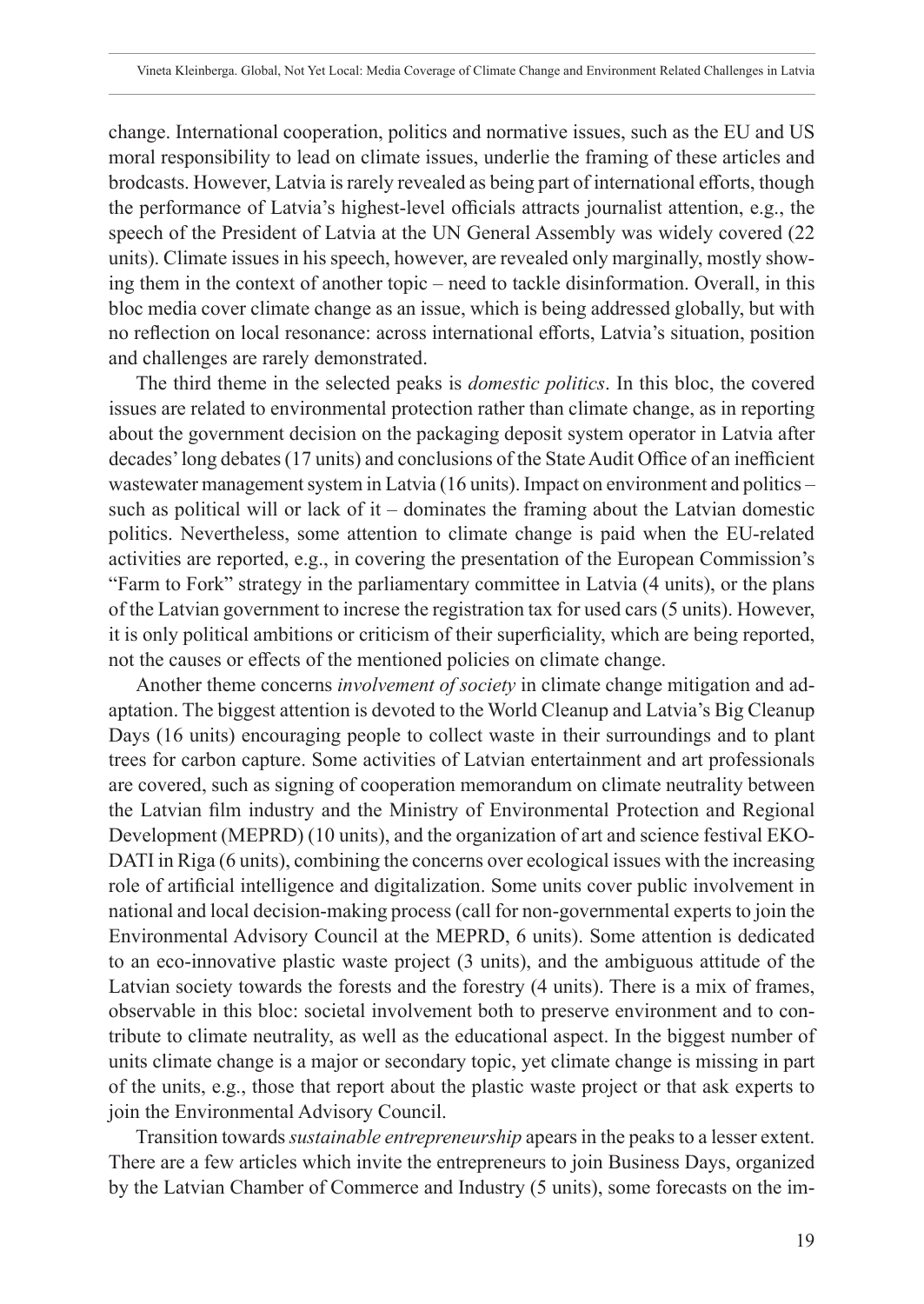pact of climate change on insurance market (3 units) and an opinion of the Swedbank's<sup>2</sup> economist about opportunities provided by climate change during the COVID-19 pandemic (3 units). Single units have been devoted to certain sectors or entrepreneurs, e.g., electric car charging network in Latvia; development of wind energy parks in Latvia and the scepticism of society about them; plans of the national air carrier AirBaltic towards climate neutrality; the very beginning of circular economy and re-cycling in Latvia. Climate change is mostly a secondary topic in this bloc, and there is no dominant frame in these articles: opportunities by climate change for energy sector and economy, research and innovation, as well as international efforts are underlined.

*Climate change per se* is a relatively minor theme in the selected peaks. Journalists report about the hottest September in the world (6 units) and the heat records in Latvia in 2020 (3 units). Several units cover the increasing number of environmental catastrophes in the world (2 units) and changing winters in Latvia (2 units). Single units are dedicated to an issue of melting glaciers; interaction of climate change and spread of infectious diseases; extinction of species in the world and appearance of new invasive species in Latvia; heat records in the world in 2020 and the expected temperature rise in the future. Some articles report scientific discoveries regarding climate change (e.g., impact of potential use of nuclear weapons on climate change). Climate change is the dominant frame in this bloc, basically revealed through changing weather conditions and its impact on environment. In most cases, climate change is related to observations in the world, though changing weather conditions have been reported also with regard to Latvia. However, journalists rarely expand on the connection of air temperatures with human activity, e.g., the rise in the temperature is most often reported as a meteorological fact, but not as an effect of anthropogenic climate change, and heat effects on the population are also rarely discussed.

Overall, the biggest number of units in the selected peaks has been devoted to the theme of environmental pollution, and climate change is not a topic there. However, there are units in this theme, where climate change might have been employed as a frame, yet it is not. In general, international activities is a theme, where climate change has been reported the most, and climate change has been framed as a subject of international efforts and normative assumptions there. In the units about domestic politics, climate change related issues are framed in terms of environmental protection and politics, whereas the units about societal involvement and sustainable entrepreneurship demonstrate mixed frames. Climate change *per se* receives a relatively minor attention of journalists, and though framed as changing weather conditions, the issue of climate change receives little explanation both in terms of its causes and effects.

#### *Media as narrators*

In the analysis of peaks important findings are related to media as narrators. Each peak contains a number of units about the same topic, yet in majority of cases they report a fact without a comprehensive analysis of the topic. Moreover, in most cases the articles

<sup>2</sup> Biggest bank in Latvia.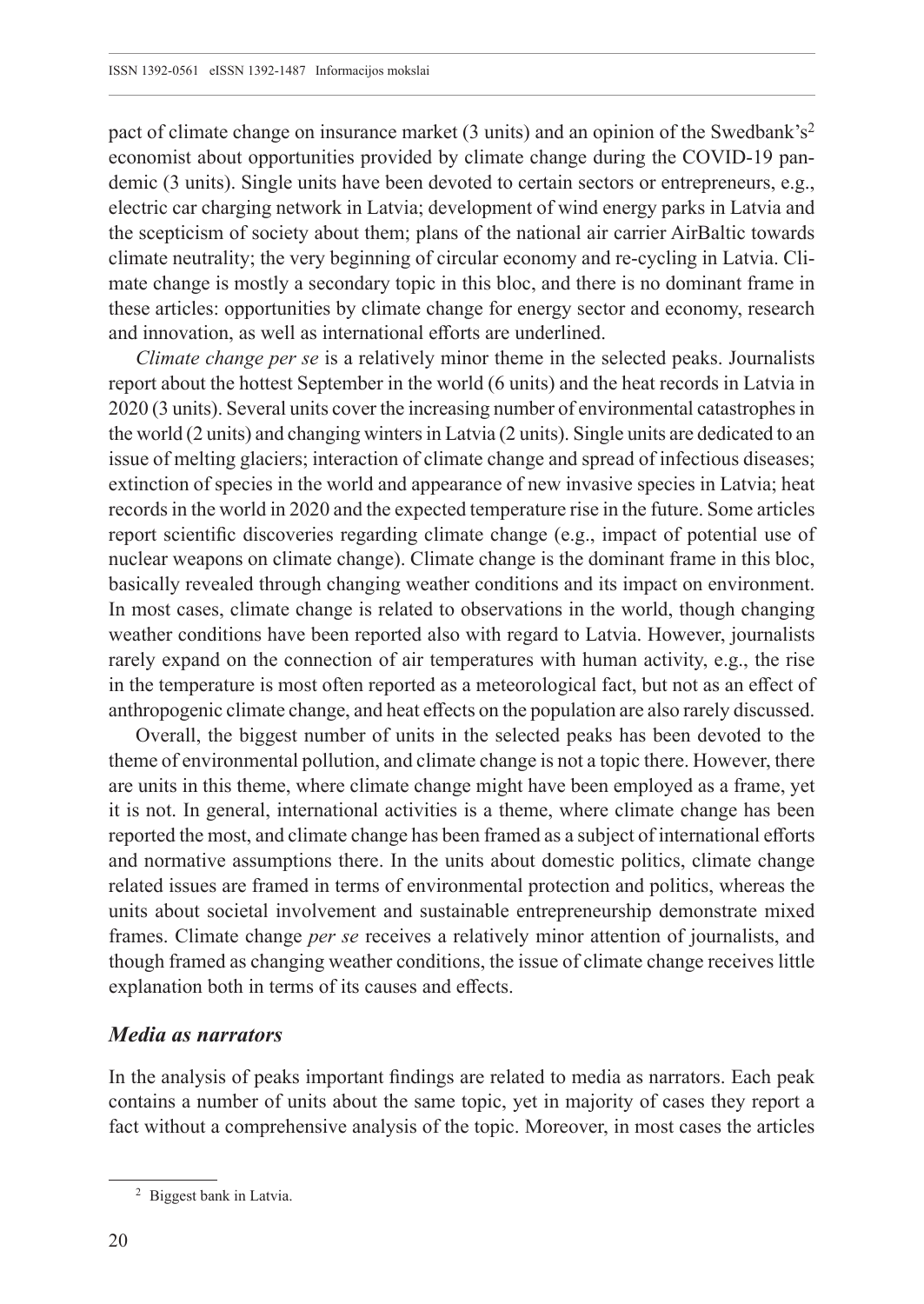and broadcasts do not differ from each other content-wise. For instance, on 25 January 2021, journalists in 17 articles and broadcasts report about the Virtual International Climate Adaptation Summit, yet all units repeat the same information, and do it in a purely informative way, e.g., though there is an information on the organizers and objectives of the summit, no information on the initial debates or decisions has been provided, as well as no indication of Latvia's participation (or not) in the summit.

Similarity of units points to the importance of particular media in setting the agenda, as media reproduce the news from each other. In the peaks, several media appear as the most common publishers of the units, such as the national news agency LETA [\(leta.lv,](leta.lv) [nozare.](nozare.lv) [lv](nozare.lv), LETA Preses relīzes, [EsunES.leta.lv,](EsunES.leta.lv)<rus.leta.lv>) and Latvian public broadcasters [\(Lsm.](Lsm.lv) [lv](Lsm.lv), LTV1, LTV2, LVR1, LVR2, LVR4, Radio 5). Yet, in terms of the reached audiences, the most important narrators are the biggest news portals in Latvia – e.g., <Delfi.lv>, [Tvnet.](Tvnet.lv) [lv](Tvnet.lv),<Kasjauns.lv>,<Apollo.tvnet.lv>, and their Russian versions, as well as a Russian-speaking e-news portal [bb.lv.](bb.lv) Regarding the audiences reached, public broadcasters also play a prominent role, as well as commercial television TV3. Importantly, different themes attract different media for spreading the news. For instance, regional newspapers, online news portals and radio report more on the issues that concern domestic politics, involvement of society and pollution of environment, e.g., about the wastewater management or the Big Cleanup Days in Latvia, or the environmental control raids in the industrial zones. The e-news portals in Russian pay relatively more attention to climate change *per se* issues, whereas international efforts are mostly covered by the biggest online news portals in Latvian, national newspapers and news agencies.

Latvian media act passively in presenting a stance on the issue: the news is the dominant genre in representation, and only few analytical articles are present. In most cases, journalists use various information sources to complement the news, following a scheme that a journalist presents a fact, and then it is commented by a relevant-to-thetopic information source, e.g., politician, state or municipality official, entrepreneur, representative of non-governmental organisation. Usually, a single information source is used. In the peaks, the most common information sources are politicians and government officials, either Latvian or international. They are present in all themes, except sustainable entrepreneurship and climate change *per se*. In the theme of sustainable entrepreneurship, it is the entrepreneurs or representatives of professional associations, which either have published their opinion or are approached by a journalist. In the theme of climate change, it is most often scientific discoveries, the reference is made to. Reporting about heat records in Latvia, the state-owned Latvian Environment, Geology and Meteorology Centre is used as a source.

Overall, the media select information sources, depending on the topic. Alongside the Latvian politicians and government officials, in few cases journalists add entrepreneurs, non-governmental organisations or ordinary people to report about topics that are covered under themes of environmental pollution and domestic politics. On the topics of international efforts, international politicians and institutions are the main source of information. In the theme of societal involvement, government and municipality officials are mixed with representatives of civil society (non-governmental organisations, activists), culture,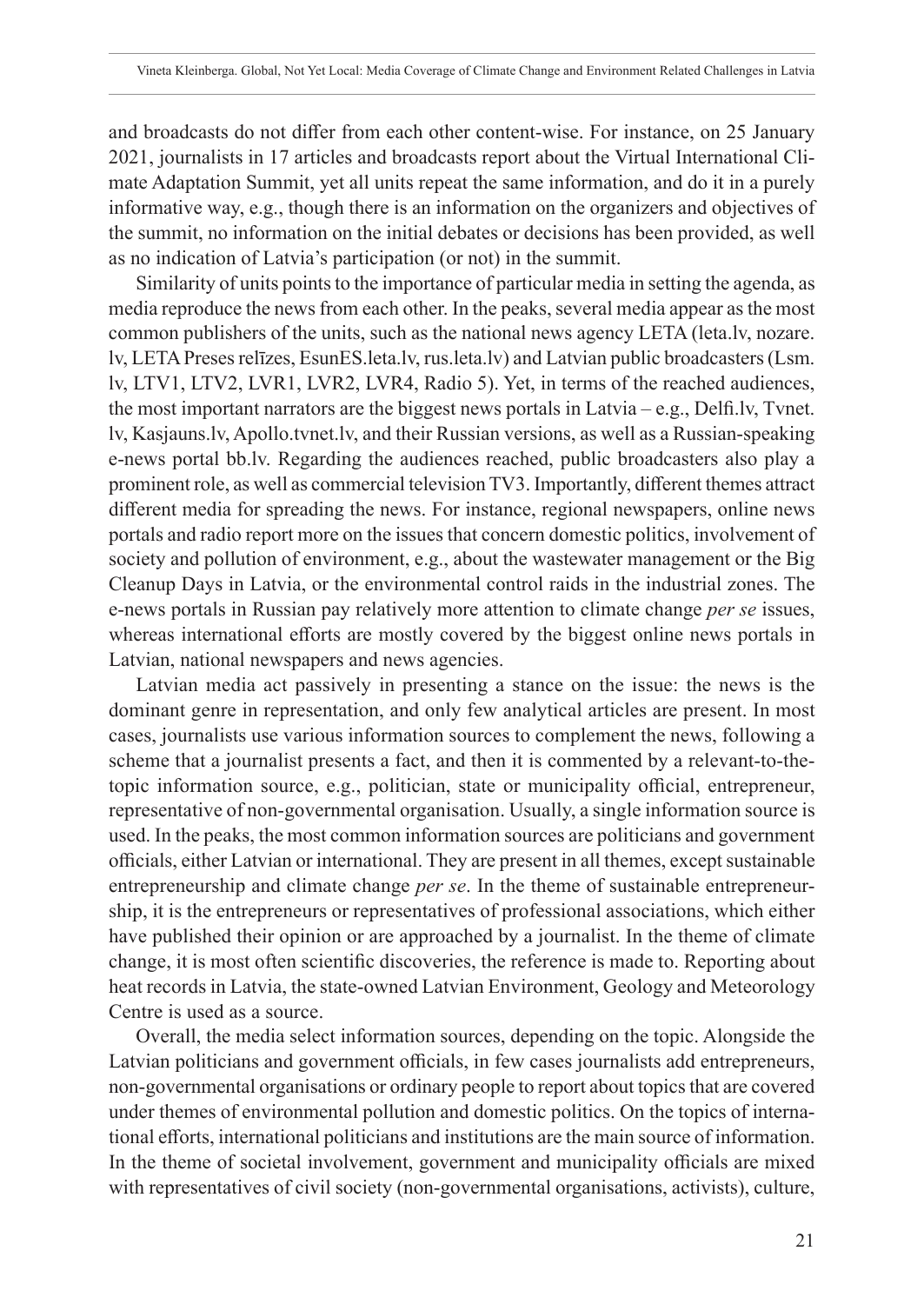and education. Nevertheless, journalists rarely look for alternative views to their main source of information, as a result of which the information provided is homogenous and uncontested.

#### **Discussion**

The findings demonstrate that the media coverage of climate change and environment related issues in Latvia is ambiguous. On the one hand, there is a significant number of news devoted to the topics that are related to climate change and environment. On the other hand, the coverage of issues relies on prepackaged material and is homogenous, and climate change as a topic *per se* receives only minor attention. The findings suggest that journalists in Latvia tend to react to the international agenda of adapting to climate change, and especially, when the controversy between crucial international players, e.g., the EU and the US, is involved. However, when international activities are covered, they are framed as international efforts and normative problems, and the aspects, highlighted by Schmidt et al. (2013), with regard to Latvia are not discussed, i.e., country's vulnerability to climate change, responsibilities under international agreements or dependency on fossil fuels. Notably, the potential effects of rising temperatures or melting glaciers on Latvia are rarely discussed also in the news items about climate change *per se*. It points to a practice of "counter-domestication" (Olaussen 2014) in creating a "geopolitically deterritorialized" (Ibid.) discursive environment on climate change – a trend, which has been found as relatively persistent also in neighbouring Lithuania (Rabitz et al. 2020). In such a discursive environment climate change acquires an image of an abstract phenomenon taking place elsewhere in the world, addressing of which lies on the shoulders of global players. By spreading the image of climate change as a global, not local phenomenon policy options for action at domestic level thus are discursively constrained.

On the other hand, certain characteristics of "introverted domestication" (Olausson 2014), creating a "geopolitically disconnected" (Ibid.) discursive environment, can be found in framing, used in the theme of domestic politics. In Latvia, journalists almost never use climate change as a frame for domestic decisions: e.g., reporting about the decision on the the packaging deposit system operator or the tax increase for used cars. It is rather lack of political will, corruption and leaning towards certain business interests, which underlies reporting on domestic issues. As well, the reporting in the theme of climate change *per se,* e.g., on heat records in Latvia, does not relate extreme weather conditions with climate change. Such a practice of "disconnecting local phenomenon from their global ramifications" (Olausson 2014, p. 715) points to similarities with the Czech media (Lehotský et al. 2019; Osička et al. 2020), making no linkages of phasing-out of coal with climate change. A journalistic practice, promoting geopolitical disconnectivity, however, fosters a discursive environment, which may hinder achievement of climate goals both domestically and globally. The Czech case (Lehotský et al. 2019) illustrates that disentanglement of coal production from coal consumption, and the media framing in support of private companies and employment, have enabled a "permissive discursive environment", within which contradictory government decisions, requesting households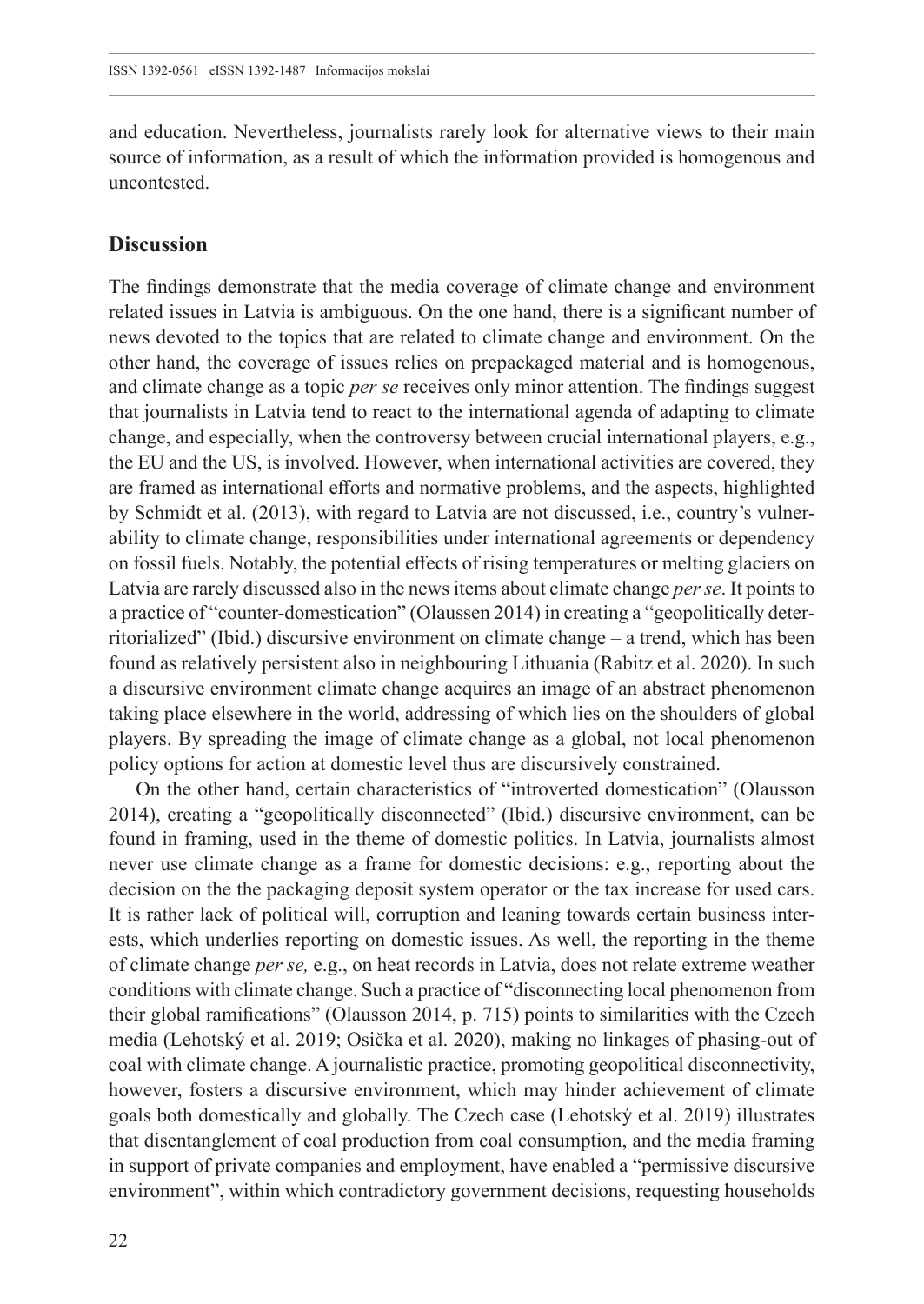to modernize domestic heating, at the same time subsidizing modern coal-fired boilers, were made (Ibid., p. 783). Berglez & Lidskog (2019) point to normative issues that disentanglement of wildfires from anthropogenically-driven climate change may pose, i.e., by treating climate change as an internal affair, Swedish media fail to account for the global character of climate change. It may have implications for policies, requiring comprehensive, all humanity embracing action.

The findings suggest that two discursive environments – the geopolitically deterritorialized and the geopolitically disconnected – coexist in the Latvian media space. In the first case, climate change figures as a distant phenomenon, not associated with Latvia. In the second case, local activities exist, potentially addressing climate change, yet the links with climate change are not made. It points to necessity of finding a locally resonant, yet globally connective framing for climate change, which would fit the national context. Environmental protection may emerge as an option in searching for relevant frames for climate change coverage in Latvia, through which a practice of "extroverted domestication" can be implemented. The findings demonstrate that impact of climate change on environment – similarly as in Finland (Lyytimäki & Tapio, 2009) – is frequently mentioned as a justification for action. In many cases, environmental protection is a dominant frame in the units, where climate change is not a topic, e.g. in reporting about waste.. In line with the agenda-setting theory, which maintains that media agenda-setting effect is higher if the issue is relevant to the audiences, domestication via local environmental protection could provide a perspective of greater relevance to the audiences, at the same time not losing the global context.

On the narrators' side, the findings demonstrate that high share of information is published by news agencies and public broadcasters, and there is a high level of news reproduction. Even if the news agencies are marginal in terms of the audiences reached if compared with the online media the findings show that the news in the online media is frequently republished from the news agencies. It points to the importance of prepackaged information in news dissemination, which largely affirms the observations of Anderson (2018). However, the journalists play an important role in deciding, which news to republish. The news that was reproduced the most covered the themes of environmental pollution and international efforts. The least reproduced news covered sustainable entrepreneurship and climate change *per se*. The level of republishing might have a connection with information sources. In the first case, the information came from official sources (politicians, government, international and municipality institutions). In the second case, the source of information was less authoritative, such as entrepreneurs and scientific institutions. Such a finding mirrors the conclusions of Anderson (2018) that the official political and administrative sources gain a privileged access to media. In addition, the news that was republished usually originated in the news agencies or public broadcasters, even in the theme of climate change. It indicates that the news produced by the news agency LETA and the public broadcasters LTV, LVR and<lsm.lv> have more chances to be considered as authoritative media information sources by journalists than the news originating in other media.

The abovementiond suggests that the topics, which have authoritative sources (such as politicians and government officials) or on which prepackaged information is available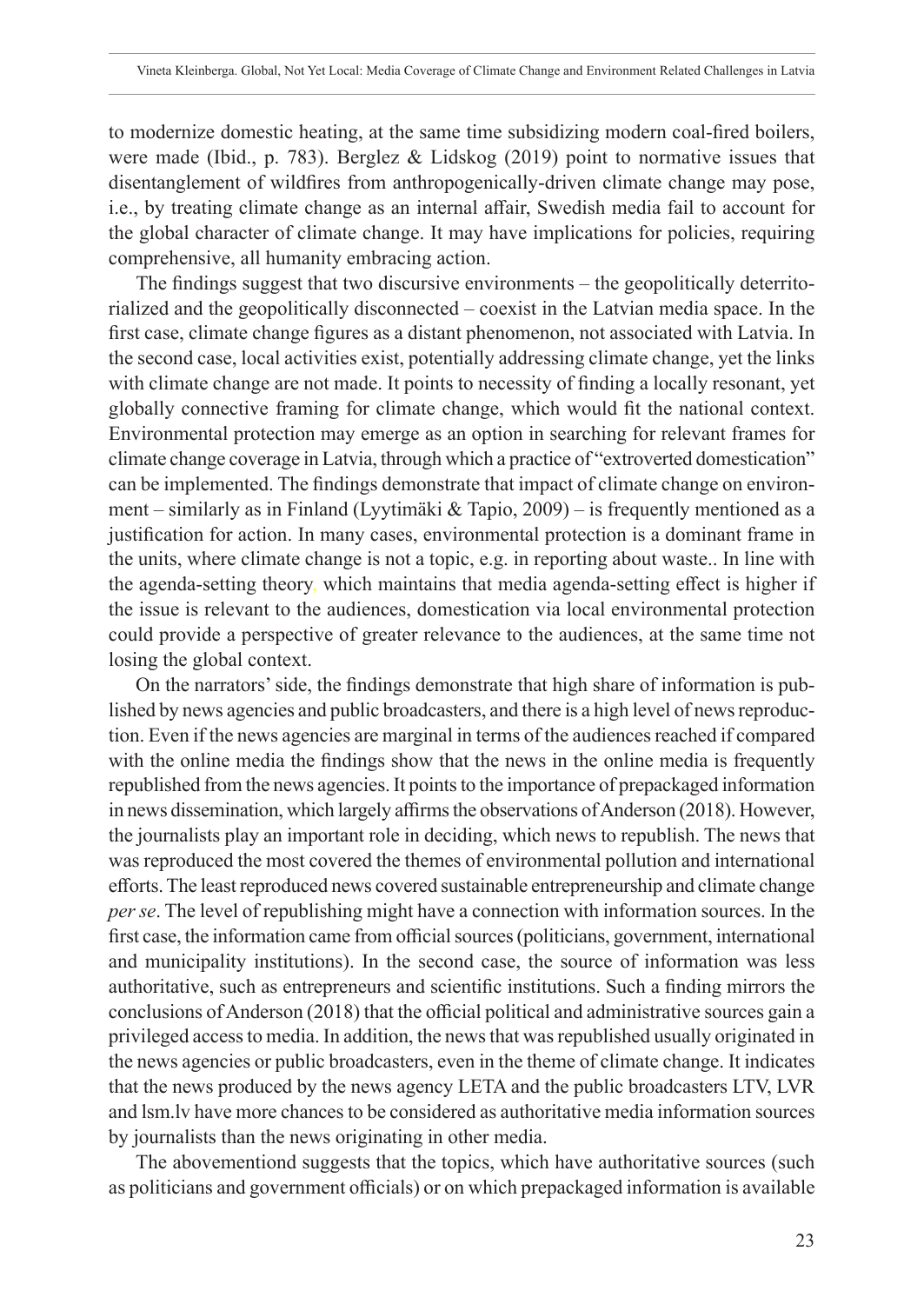(e.g. government, business or societal initiatives), spread in Latvian media ecology more efficiently than those which involve independent investigations by journalists. The latter usually remained as single units, published only by one media outlet. From the point of view of strategic narratives, the journalists' reliance on political and governmental sources and republishing of prepackaged information provides an opportunity for official narratives to be projected more easily. On the reception side, however, it has serious implications. As the news is homogenous, there is no contestation in the media space of the representation provided. Alternative opinion is rarely presented in general, and is never available within a single news item, or added to the news item during republishing. As a result, people who disagree with the official position do not find themselves in the media representation, which further on has implications for the legitimacy of the official political narratives. Strategic narratives are formed "to influence the behaviour of others" (Miskimmon et al., 2013, p. 2), and their persuasive power is higher if there is an alignment between the formation, projection and reception phases (Miskimmon et al., 2013). If there is no representation in media coverage of societal perceptions of climate change and official political positions, the receptive side of the narrative is blurred and the influence of the strategic narrative on the behavior of people may not be as expected.

Further research would be necessary to investigate the causes of the reliance of Latvian media on official political and governmental sources, and the prepackaged material. Though the trend is not unique and reveals a general observation (e.g., Anderson, 2018), such a journalistic practice has serious implications on salience of climate change issues in Latvian society not only because of potential disagreement to official positions but also because of comparatively low trust of the Latvian society to government. Latvia has one of the lowest levels of trust to government (31%) among the countries of Organisation for Economic Co-operation and Development (OECD, 2021). As regards information about climate change, a trend is similar: 32% of the Latvian population considers the Latvian government institutions as a trustworthy source (RSU, 2021). It implies that the information, provided by media, which is based on governmental sources, may not be considered as trustworthy by majority of the Latvian population. A significantly higher share of the Latvian population (79%) considers scientists to be trustworthy sources on climate change (Ibid.). It suggests that scientists are worthy but underestimates information sources by the Latvian media with a potential to increase the salience of climate change issues in Latvian society.

## **Conclusions**

This paper demonstrates that the representation of climate change and environment related issues in Latvia, though relatively high in numbers, is repetitive, homogenous and based on official political and governmental sources. On the one hand, it suggests that Latvia's strategic narratives on climate change spread easily in media ecology. On the other hand, scarcity of alternative perspectives – societal, business and scientific – blurs the perception side of strategic narratives. Without the understanding of the resonance of strategic narratives in various audiences the effect of strategic narratives remains unclear. With no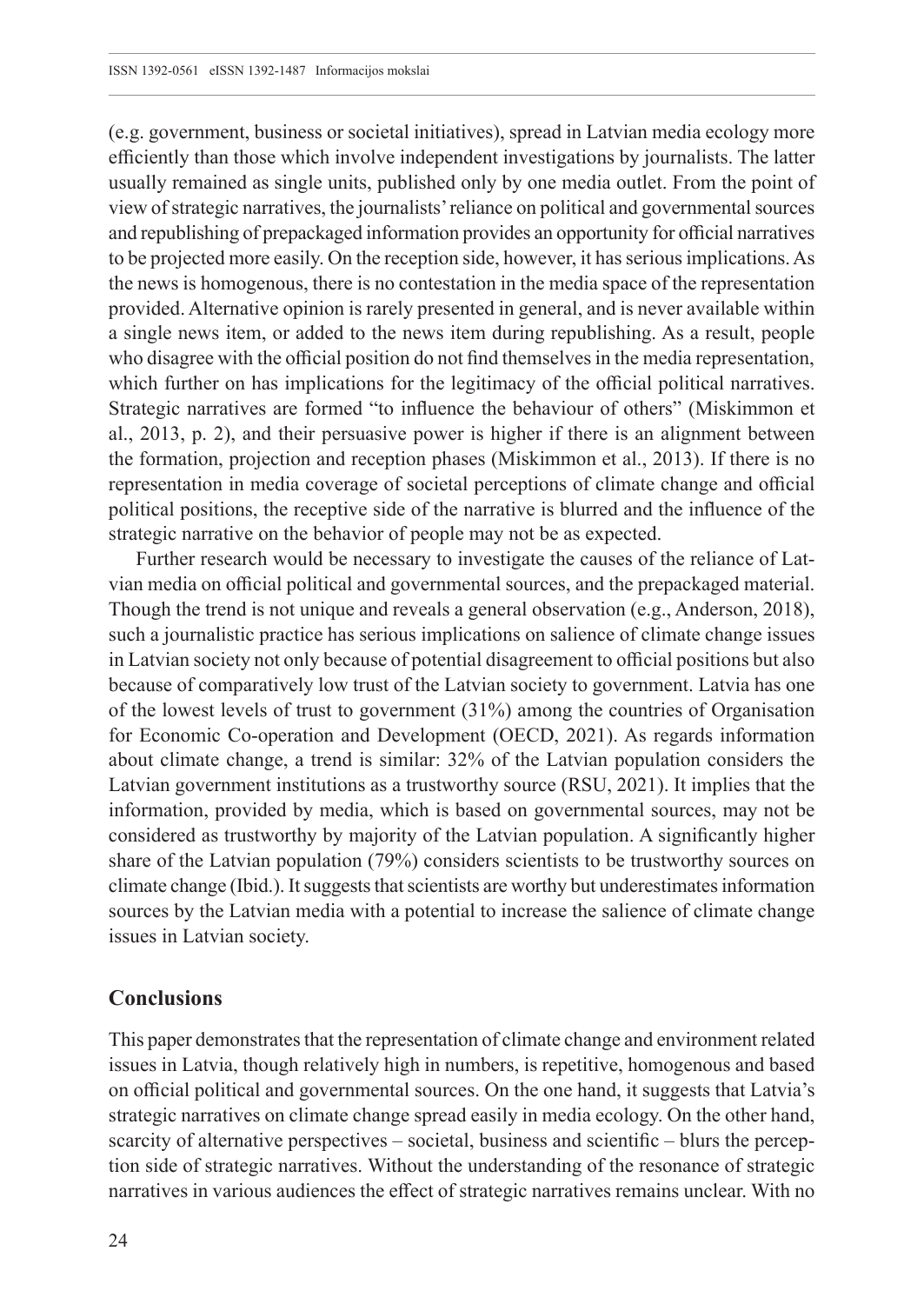visible contestation of official narratives in media space a misconception of consensus may emerge, potentially leading to biased policy making and implementation.

As to agenda-settering, the Latvian media most often invite people to think about international agenda and think of it in terms of international efforts, devoted to address climate change, and normative issues. Protection of environment is a common frame, which is attributed to climate change related topics in other themes, either climate change is mentioned in the article or broadcast or not. Climate change *per se* has received a minor attention of journalists, and is reported more as a fact related to changing weather conditions, than a challenge with causes and consequences. Such findings suggest that climate change is not yet a deliberately domesticated issue by the Latvian media. Instead, a strong trend of internationalisation exists, putting forward a "geopolitically deterritorialized" perspective of climate change. On the other hand, a parallel practice of making no linkages between domestic events and climate change promotes a "geopolitically disconnected" discursive environment on climate change. Efforts would be needed to make interconnections between the global and the domestic in both cases, thus creating a "geopolitically connected" discursive environment on climate change. Given the attention paid to the environmental protection in the Latvia media, it might be considered as a frame, potentially connecting a globally distant phenomenon of climate change with locally specific circumstances.

Further research would be necessary on the factors that hinder the role of media as active agenda-setters on climate change in Latvia, and specifically on reasons what drive media reliance on prepackaged material and official political and governmental information sources. In practical terms, there is an uncovered potential of scientists in the media representation, which could potentially enhance the salience of climate change issues in Latvian society. Research on correlations between the levels of trust to various information sources and perception of climate change as a challenge could also help in efforts to evaluate the persuasive power of the official political narrative.

#### *Acknowledgment*

The author is grateful for the valuable comments of both anonymous reviewers, which helped to improve the manuscript considerably. This study has been supported by a research grant of Rīga Stradiņš University, Latvia, assigned to a project "Climate change narrative in Latvia: in search of a "golden opportunity" for civil society, the economy and foreign policy" (August 1, 2020 – July 31, 2021).

#### **References**

Anderson, A. (2018). Source influence on journalistic decisions and news coverage of climate change. In M. C. Nisbet (Ed.), *Oxford Research Encyclopedia of Climate Science,* Vol. 3 (pp. 469–491). Oxford University Press.

Berglez, P., & Lidskog, R. (2019). Foreign, Domestic, and Cultural Factors in Climate Change Reporting: Swedish Media's Coverage of Wildfires in Three Continents. *Environmental Communication*, *13*(3), 381–394. <https://doi.org/10.1080/17524032.2017.1397040>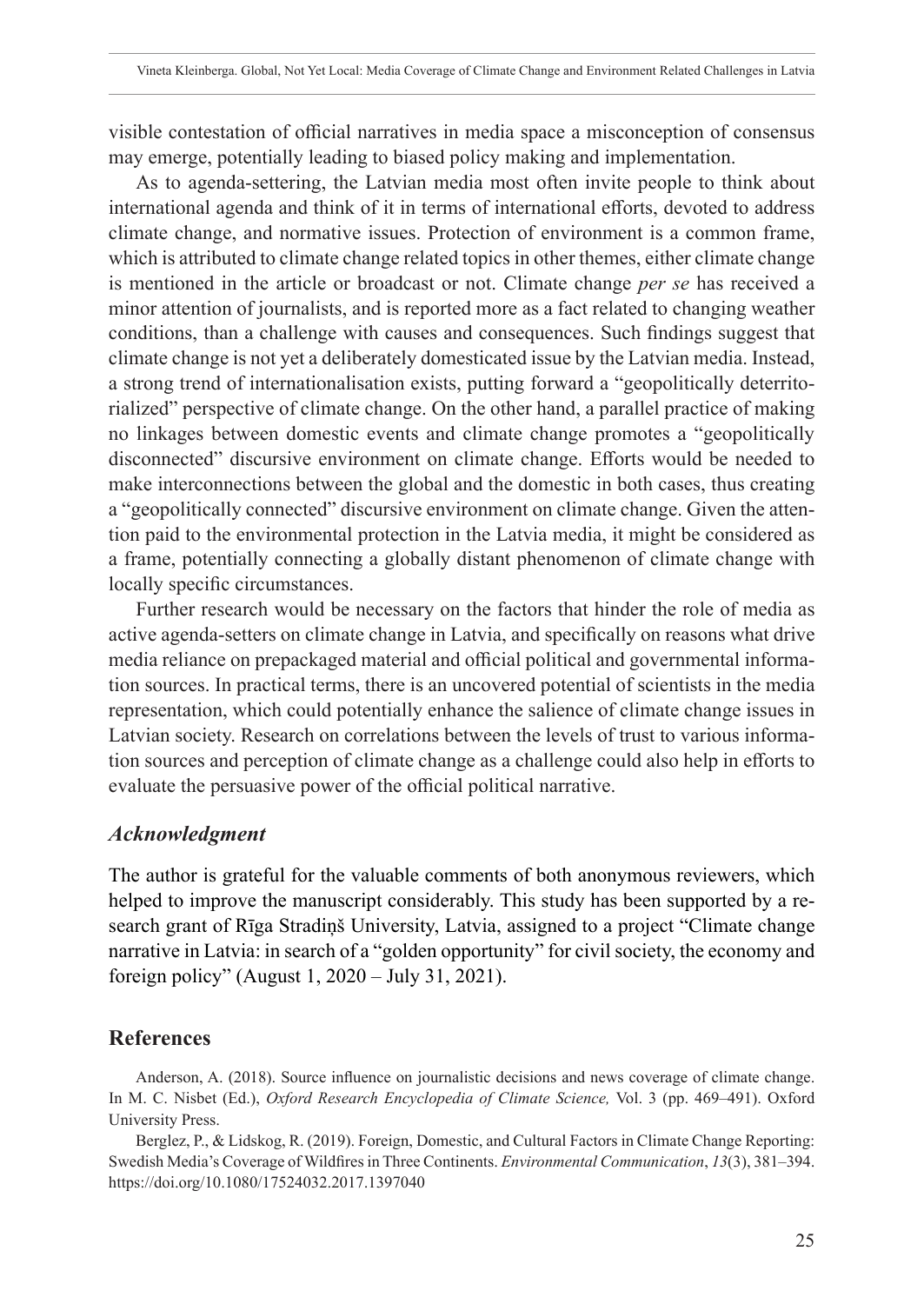Boussalis, C., Travis, G. C., & Poberezhskaya, M. (2016). Measuring and modeling Russian newspaper coverage of climate change. *Global Environmental Change, 41*, 99–110. [http://dx.doi.org/10.1016/j.gloenv](http://dx.doi.org/10.1016/j.gloenvcha.2016.09.004)[cha.2016.09.004](http://dx.doi.org/10.1016/j.gloenvcha.2016.09.004)

Boykoff, M. T., McNatt, M. M., & Goodman, M. K. (2015). Communicating in the anthropocene: The cultural politics of climate change news coverage around the world. In A. Hansen & R. Cox (Eds.), *The Routledge Handbook of Environment and Communication* (pp. 221–232). Routledge Press.

Brüggemann, M., & Engesser, S. (2014). Between Consensus and Denial: Climate Journalists as Interpretive Community. *Science Communication, 36*(4), 399–427.<https://doi.org/10.1177/1075547014533662>

Cabinet of Ministers. (2019, May 10). *Kariņš: Eiropas Savienības klimata politika ir iespēja Latvijas tautsaimniecībai [Kariņš: European Union climate policy is an opportunity for Latvia's economy]* [Press re-

lease].<https://www.mk.gov.lv/lv/karins-eiropas-savienibas-klimata-politika-ir-iespeja-latvijas-tautsaimniecibai> Chaisty, P., & Whitefield, S. (2015). Attitudes towards the environment: are post-Communist societies

(still) different? *Environmental Politics, 24*(4), 598–616*.* <http://dx.doi.org/10.1080/09644016.2015.1023575> Dearing, J. W., & Rogers, E. M. (1996). *Agenda-Setting.* SAGE Publications, Inc.

Entman, R. M. (2003). Cascading Activation: Contesting the White House's Frame After 9/11. *Political Communication, 20*(4), 415–432. <https://doi.org/10.1080/10584600390244176>

Ghanem, I. S., McCombs, M., & Chernov, G. (2009). Agenda Setting and Framing. In W. F. Eadie (Ed.), *21st Century Communication: A Reference Handbook* (pp. 516–525). SAGE Publications, Inc. [http://dx.doi.](http://dx.doi.org/10.4135/9781412964005.n57) [org/10.4135/9781412964005.n57](http://dx.doi.org/10.4135/9781412964005.n57)

Gemius Audience. (2021, July 22). *Domains*. <https://rating.gemius.com/lv/tree/64>

Kundzewicz, Z. W., Painter, J., & Kundzewicz, W. J. (2019). Climate Change in the Media: Poland's Exceptionalism. *Environmental Communication, 13*(3), 366–380.<https://doi.org/10.1080/17524032.2017.1394890>

Lehotský, L., Černoch, F., Osička, J., & Ocelík, P. (2019). When climate change is missing: Media discourse on coal mining in the Czech Republic. *Energy Policy, 129*, 774–786.<https://doi.org/10.1016/j.enpol.2019.02.065>

Levin, K., Cashore, B., Bernstein, S., & Auld, G. (2012). Overcoming the tragedy of super wicked problems: constraining our future selves to ameliorate global climate change. *Policy Sciences, 45*, 123–152. [https://doi.](https://doi.org/10.1007/s11077-012-9151-0) [org/10.1007/s11077-012-9151-0](https://doi.org/10.1007/s11077-012-9151-0)

Lyytimäki, J., & Tapio, P. (2009). Climate change as reported in the press of Finland: From screaming headlines to penetrating background noise. *International Journal of Environmental Studies, 66*(6), 723–735. <https://doi.org/10.1080/00207230903448490>

McCombs, M. (2005). A Look at Agenda-setting: past, present and future. *Journalism Studies, 6*(4), 543–557. <https://doi.org/10.1080/14616700500250438>

McCombs, M. E., & Shaw, D. L. (1972). The agenda-setting function of mass media. *Public Opinion Quarterly, 36*(2), 176–187. <https://doi.org/10.1086/267990>

McCright, A. M., Dunlap, R. E., & Marquart-Pyatt, S. T. (2015). Political ideology and views about climate change in the European Union. *Environmental Politics, 25*(2), 338–358*.* [http://dx.doi.org/10.1080/0](http://dx.doi.org/10.1080/09644016.2015.1090371) [9644016.2015.1090371](http://dx.doi.org/10.1080/09644016.2015.1090371)

McDonald, R. (2018). Perceived temporal and geographic distance and public opinion about climate change. In M. C. Nisbet (Ed.), *Oxford Research Encyclopedia of Climate Science,* Vol. 3 (pp. 230–242). Oxford University Press.

Ministry of Economics. (2020). Latvia's National Energy and Climate Plan 2021–2030. [https://ec.europa.](https://ec.europa.eu/energy/sites/ener/files/documents/lv_final_necp_main_en.pdf) [eu/energy/sites/ener/files/documents/lv\\_final\\_necp\\_main\\_en.pdf](https://ec.europa.eu/energy/sites/ener/files/documents/lv_final_necp_main_en.pdf)

Miskimmon, A., O'Loughlin, B., & Roselle, L. (2013). *Strategic narratives: communication power and the new world order.* Routledge.

Miskimmon, A., & O'Loughlin, B. (2017). Russia's Narratives of Global Order: Great Power Legacies in a Polycentric World. *Politics and Governance, 5*(3), 111–120.<https://doi.org/10.17645/pag.v5i3.1017>

OECD. (2021). *Trust in government (indicator).* <https://doi.org/10.1787/cc9669ed-en>

Olausson, U. (2014). The Diversivied Nature of "Domesticated" News Discourse: The case of climate change in national news media. *Journalism Studies,* 15(6), 711–725. [http://dx.doi.org/10.1080/146167](http://dx.doi.org/10.1080/1461670X.2013.837253) [0X.2013.837253](http://dx.doi.org/10.1080/1461670X.2013.837253)